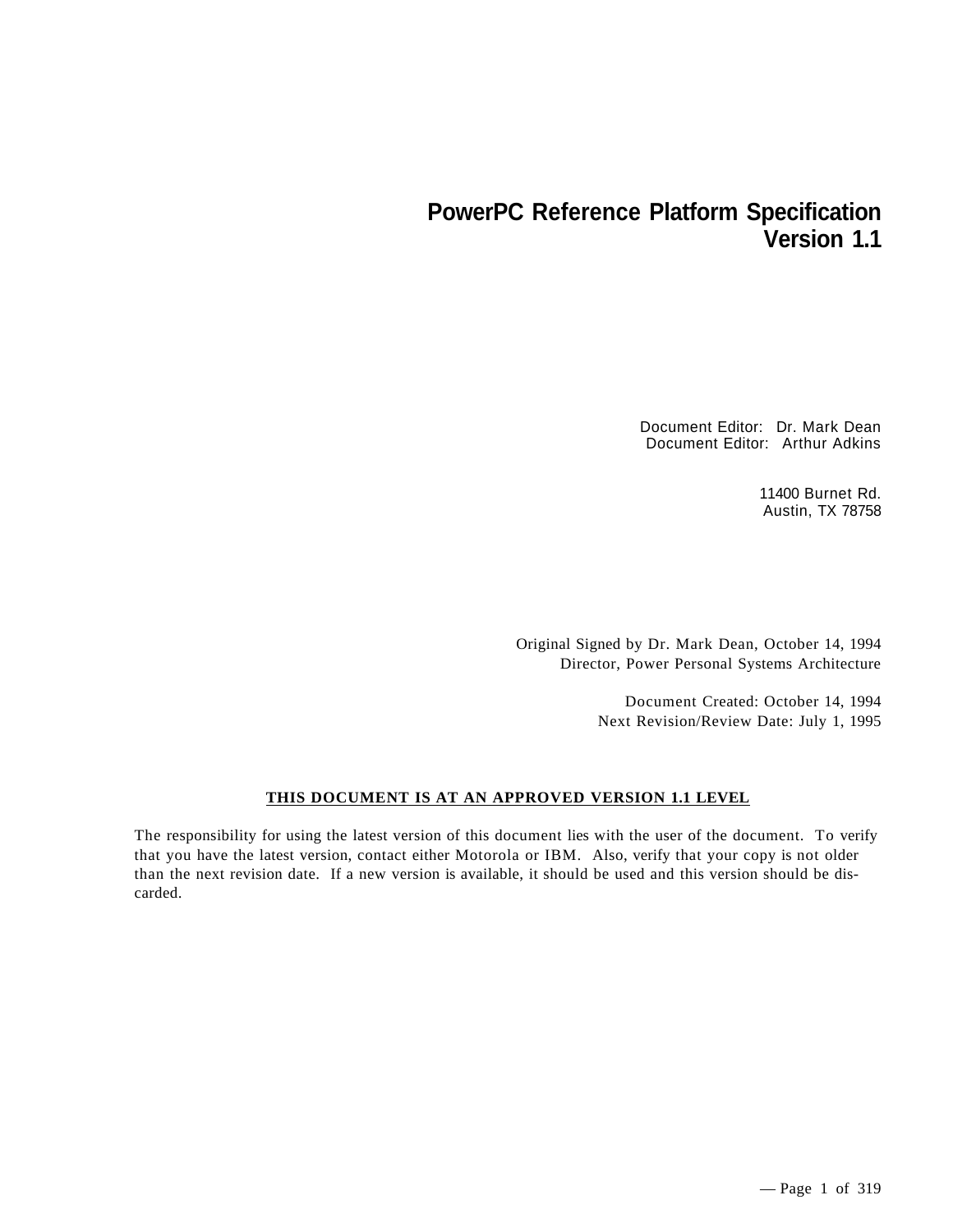#### **LICENSE INFORMATION**

Copyright: To the extent that IBM has a right in the *PowerPC Reference Platform Specification* (including accompanying source code samples), IBM authorizes you to copy and distribute this publication (including accompanying source code samples) in any form, without payment to IBM, for the purpose of developing original publications, code or equipment (except integrated circuit processors) which conform to this publication (including accompanying source code samples) and for the purpose of using, reproducing, marketing, and distributing such original publications, code or equipment (except integrated circuit processors). This authorization applies to the content of this specification only and not to the referenced material.

In consideration you agree to include on each reproduction of any portion of these publications (including accompanying source code samples) or any derivative works based thereon that are marketed or distributed to others a copyright notice as follows: "(C) Copyright (your company name), (year). All rights reserved."

You are responsible for payment of any taxes, including personal property taxes, resulting from this authorization. If you fail to comply with the above terms, your authorization terminates.

Patents: IBM and others may have patents or pending patent applications or other intellectual property rights covering the subject matter described herein. This document neither grants or implies a license or immunity under any IBM or third party patents, patent applications or other intellectual property rights other than as expressly provided in the above copyright license. IBM assumes no responsibility for any infringement of third party rights resulting from your use of the subject matter disclosed in, or from the manufacturing, use, lease or sale of products described in, this document.

Licenses under IBM's utility patents in the field of information handling systems are available on reasonable and non-discriminatory terms. IBM does not grant licenses to its appearance design patents. Direct your licensing inquiries in writing to the IBM Director of Licensing, International Business Machines Corporation, 208 Harbor Drive - MS#7, Stamford, CT 06904.

#### **Third Edition - Version 1.1 (October 1994)**

 **Copyright International Business Machines Corporation 1994. All rights reserved.** Note to U.S. Government Users —Documentation related to restricted rights —Use, duplication or disclosure is subject to restrictions set forth in GSA ADP Schedule Contract with IBM Corp.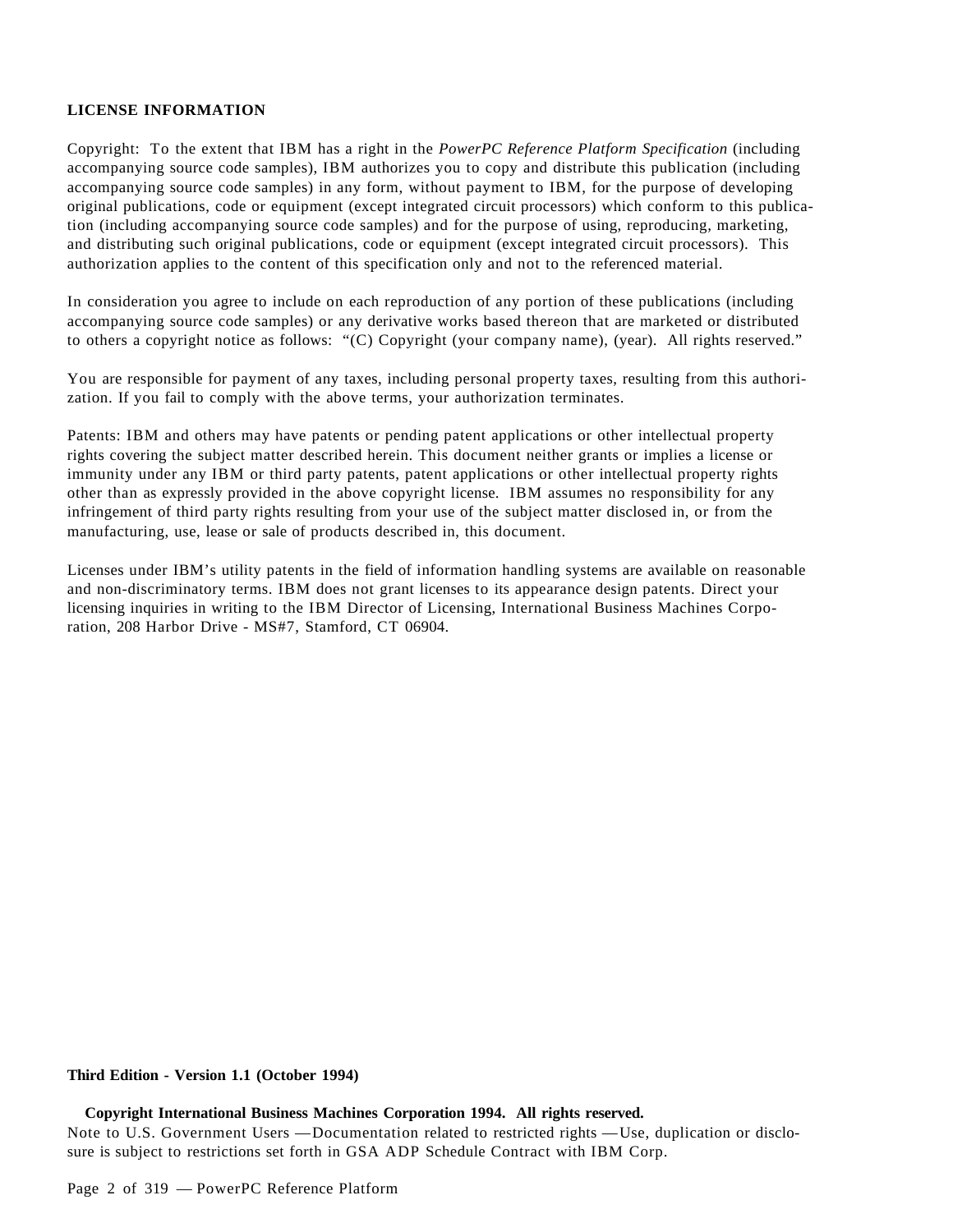#### **NOTICES**

The following paragraph does not apply to the United Kingdom or any country where such provisions are inconsistent with local law. In such countries, the minimum country warranties will apply.

INTERNATIONAL BUSINESS MACHINES CORPORATION PROVIDES THIS PUBLICATION (INCLUDING ACCOMPANYING SOURCE CODE EXAMPLES) "AS IS" WITHOUT WARRANTY OF ANY KIND, EITHER EXPRESS OR IMPLIED, INCLUDING, BUT NOT LIMITED TO, THE IMPLIED WARRANTIES OF MERCHANTABILITY OR FITNESS FOR A PARTICULAR PURPOSE. THE DISCLAIMER OF WARRANTY APPLIES NOT ONLY TO THE PUBLICATION (INCLUDING ACCOMPANYING SOURCE CODE EXAMPLES) BUT ALSO TO ANY COMBINA-TIONS, INCORPORATIONS, OR OTHER USES OF THE PUBLICATION (INCLUDING ACCOM-PANYING SOURCE CODE EXAMPLES) UPON WHICH A CLAIM COULD BE BASED.

Some states do not allow disclaimers of express or implied warranties in certain transactions; therefore, this statement may not apply to you.

These materials could include technical inaccuracies or typographical errors. Changes are periodically made to the information herein; these changes will be incorporated in new editions of the publication. IBM may make improvements and/or changes in the product(s) and/or the program(s) described in, or accompanying, this publication at any time.

It is possible that this publication may contain reference to, or information about, IBM products (machines and programs), programming, or services that are not announced in your country. Such reference or information must not be construed to mean that IBM intends to announce such IBM products, programming, or services in your country.

Requests for copies of this publication or for technical information about IBM products described herein should be directed to IBM Microelectronics or to Motorola.

It is not the intention of the *PowerPC Reference Platform Specification* to address all system environments which use PowerPC microprocessors. Some environments (such as high-end technical and commercial servers, PDAs or set top boxes) may find other reference specifications more appropriate. Contact other standards bodies for system environments not covered by this *PowerPC Reference Platform Specification*.

#### **TRADEMARKS AND SERVICE MARKS**

Trademarks or service marks of the IBM Corporation in the United States or other countries are denoted by an asterisk (\*) on their first occurrence in this publication.

Trademarks or service marks of other corporations are denoted by a double asterisk (\*\*) on their first occurrence in this publication. See the section entitled "Trademark Information" for a complete listing of trademarks and the companies that own them.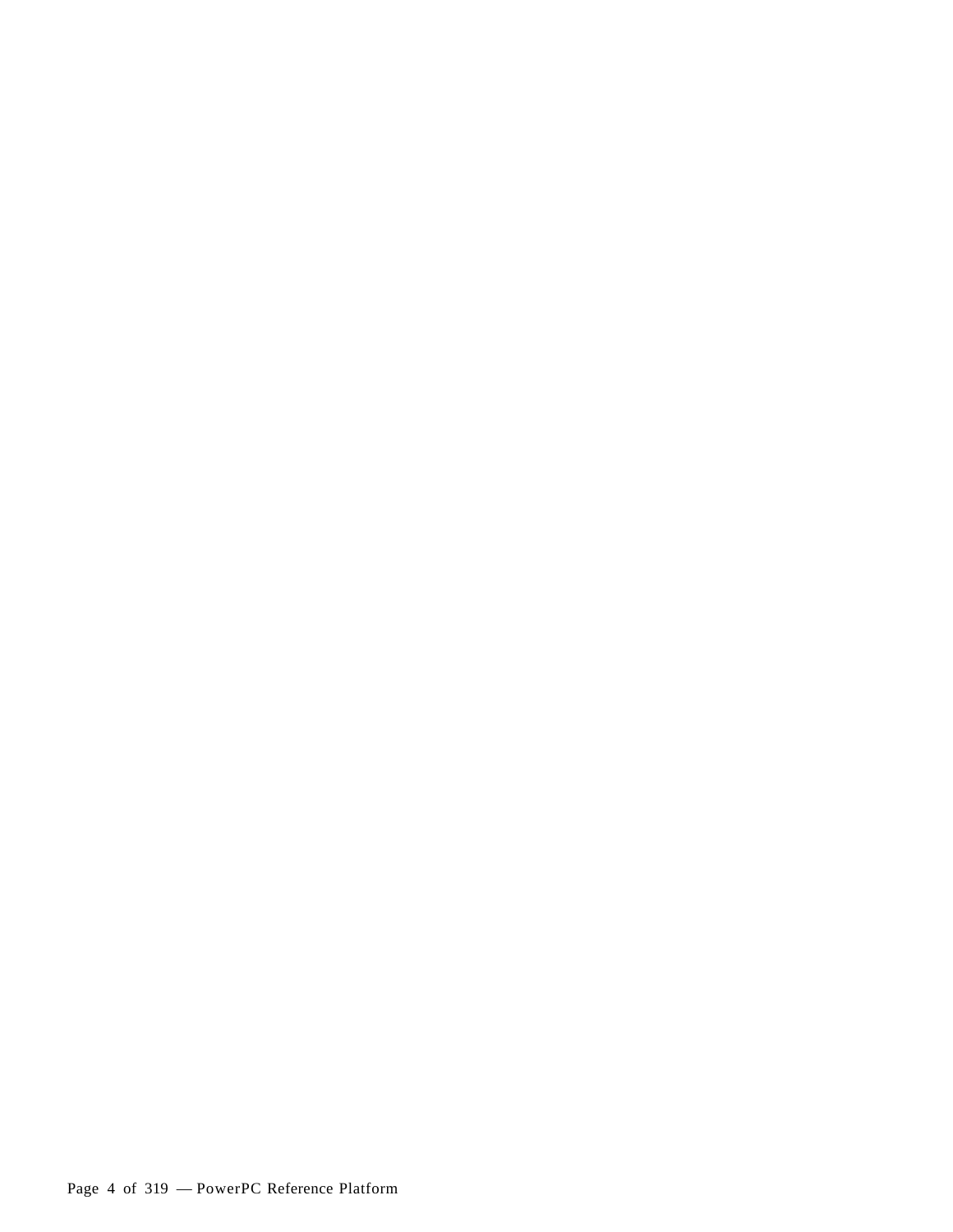# **Preface**

This version of the *PowerPC Reference Platform Specification* includes changes and enhancements which have been suggested by reviewers within the team which is developing this specification. In addition, valuable suggestions and experience have been obtained by interacting with users of this specification and from participants in classes on this subject. This information has been incorporated into this version of the specification.

| The editors acknowledge the contributions of John Osman, Keith Diefendorff, Steve Johns, Susumu | Shimotono, Haruo Sugi, Charles Barbour, Glen Miranker, and Spencer Worley, who developed some of this material. Rich Oehler and Ron Hochsprung provided overall review and contributed along with Luan / Nguyen, Mitch Bradley, and David Kahn to the Open Firmware material. Sections of this document were developed using design documents developed by Rich Bealkowski, Ralph Begun, Sunny Lam, Frank Levine, / Eliseo Pena, Jim Peterson, Randy Swanberg, Howard Tanner, Ken Uplinger, Koichi Kii, Barry Wolford, | and Wendel Voigt. Portions of the software appendices were contributed by Walt Daniels, Bob Stephens, / Ken Borgendale, Catherine Wildermuth, Jim Mott, Steven Zucker, Abe Ellenberg, John O'Quin, Conrad / Sloat, and Bob Willcox. Phil Gerskovich and Judy Chavis have contributed by promoting the specification. / Bill Hufler and Andrew Lucchesi handled the publication details. Brad Frey, Ray Pedersen, Sean Curry, / Steve Thurber, and Kumar Ranganathan have provided comments and information.

/ Linda Buckley's and David Tjon's departments, including Don McCauley, Ken Nordhauser, Shien-Tai Pan, Yongjae Rim, Allan Steel, Gary Tsao, and Furong Zhang, have helped immensely by contributing to sections based on their experience providing training to users of this specification.

| Peter Bahrs, Ram Gupta and Ramon Pantin have contributed to this specification by reviewing the docu- | ment and representing IBM software in the workgroup for the PowerPC processor binding to IEEE 1275.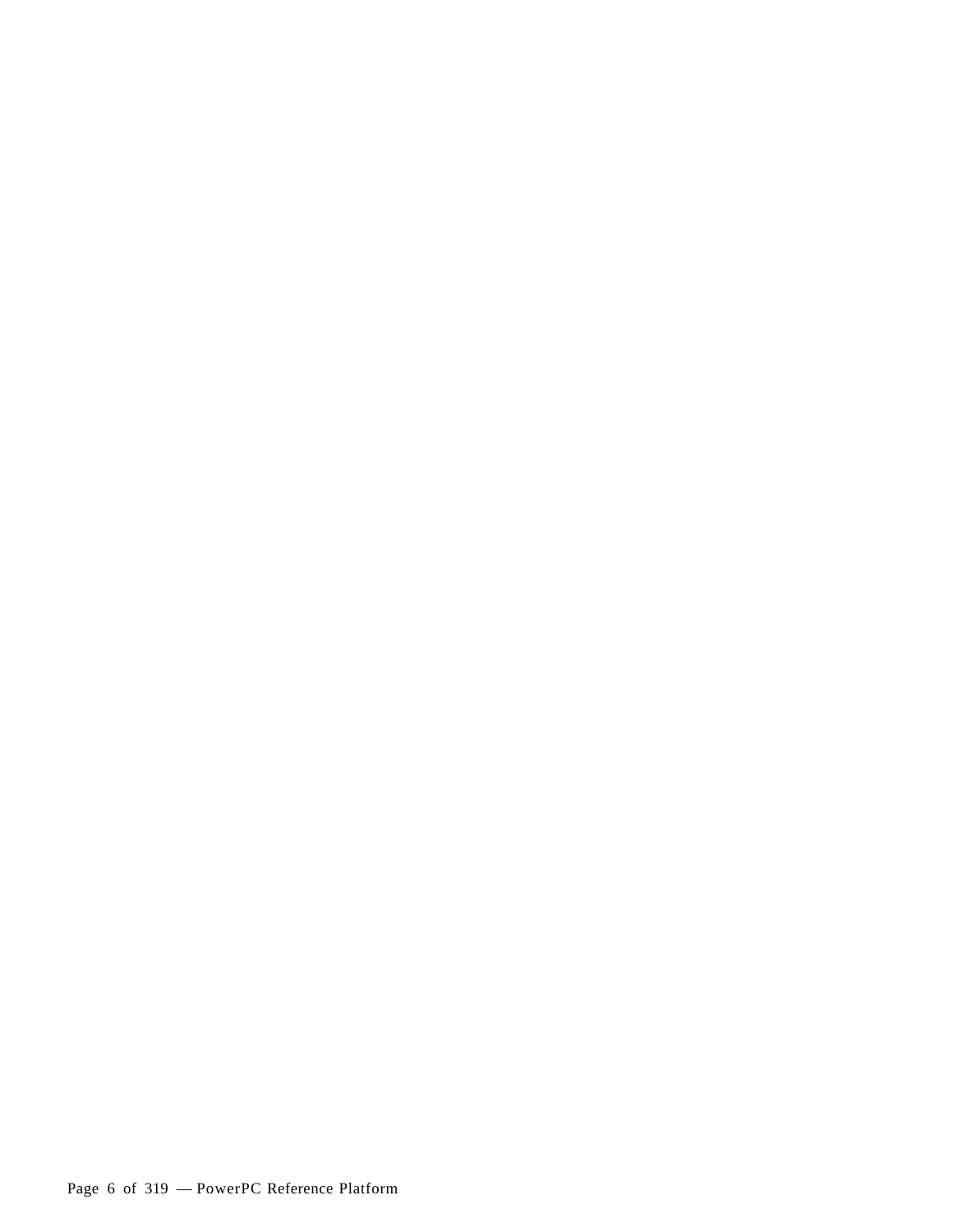# **Contents**

|     |                                                                                                                                                                                                                                    | 25  |
|-----|------------------------------------------------------------------------------------------------------------------------------------------------------------------------------------------------------------------------------------|-----|
|     | 1.1 PowerPC Reference Platform Philosophy (and all also contained a serie contained a serie Reference Platform Philosophy                                                                                                          | 25  |
|     | 1.2 Purpose of Document entertainment and the contract of the contract of the contract of the contract of the contract of the contract of the contract of the contract of the contract of the contract of the contract of the      | 25  |
|     | 1.3 PowerPC Reference Platform Goals enterstated and the set of the contract of the contract of the contract of the contract of the contract of the contract of the contract of the contract of the contract of the contract o     | 26  |
|     | 1.4 Scope                                                                                                                                                                                                                          | 27  |
|     | 1.5 PowerPC Reference Platform Brand and Certification enterstance in the state of the control of the control of the control of the control of the control of the control of the control of the control of the control of the      | 28  |
|     | 2.0 Hardware Configuration <b>Figure 2.1</b> Section 2.1 April 2.1 Section 2.1 April 2.1 Section 2.1 April 2.1 Section 2.1 Section 2.1 Section 2.1 Section 2.1 Section 2.1 Section 2.1 Section 2.1 Section 2.1 Section 2.1 Section | 31  |
|     |                                                                                                                                                                                                                                    | 31  |
|     | 2.2 Memory Subsystems experience in the contract of the contract of the Subsystems experience in the contract of the contract of the contract of the contract of the contract of the contract of the contract of the contract      | 32  |
|     | 2.3 Storage Subsystems entertainment and the state of the state of the state of the state of the state of the state of the state of the state of the state of the state of the state of the state of the state of the state of     | 34  |
|     | 2.4 Human Interface Subsystems entertainment contains and the state of the state of the state of the state of the state of the state of the state of the state of the state of the state of the state of the state of the stat     | 36  |
|     | 2.5 Real-Time Clock (also contained a series of the contact of the contact of the contact of the contact of the contact of the contact of the contact of the contact of the contact of the contact of the contact of the conta     | 38  |
|     |                                                                                                                                                                                                                                    | 39  |
|     |                                                                                                                                                                                                                                    | 39  |
|     | 2.8 Additional Subsystems experiences in the contract of the contract of the contract of the contract of the contract of the contract of the contract of the contract of the contract of the contract of the contract of the c     | 40  |
|     | 2.9 Industry Interface Standards excessions in the contract of the state of the state of the state of the state of the state of the state of the state of the state of the state of the state of the state of the state of the     | 40  |
|     |                                                                                                                                                                                                                                    | 45  |
|     |                                                                                                                                                                                                                                    |     |
|     | 3.0 Architecture Guidance <b>Executive Structure Control</b> by a series of the series of the series of the series of the series of the series of the series of the series of the series of the series of the series of the series | 51  |
|     | 3.1 System Topology and Coherence Transaction of the contract of the Coherence Contract of the Coherence Coherence Coherence Coherence Coherence Coherence Coherence Coherence Coherence Coherence Coherence Coherence Coheren     | 51  |
|     | 3.2 System Memory experience in the contract of the contract of the system Memory                                                                                                                                                  | 51  |
|     |                                                                                                                                                                                                                                    | 53  |
|     |                                                                                                                                                                                                                                    | 54  |
|     |                                                                                                                                                                                                                                    | 54  |
|     |                                                                                                                                                                                                                                    | 55  |
|     | 3.7 Bus Errors and Unsupported Bus Transactions enterstated by the contract of the contract of the contract of the contract of the contract of the contract of the contract of the contract of the contract of the contract of     | 55  |
|     | 3.8 Memory Map                                                                                                                                                                                                                     | 56  |
|     | 3.9 Memory Ordering entertainment and the state of the state of the state of the state of the state of the state of the state of the state of the state of the state of the state of the state of the state of the state of th     | 60  |
|     |                                                                                                                                                                                                                                    | 60  |
|     | 3.11 Power Management environment and the contract of the contract of the contract of the contract of the contract of the contract of the contract of the contract of the contract of the contract of the contract of the cont     | 61  |
|     |                                                                                                                                                                                                                                    | 65  |
|     | 3.13 Multiprocessor Considerations (and all contracts of the contracts of the contracts of the contracts of the contracts of the contracts of the contracts of the contracts of the contracts of the contracts of the contract     | 69  |
|     |                                                                                                                                                                                                                                    | 71  |
|     | 3.15 Support for Loads and Stores to System I/O Bus entertainment contains and state of the state of the state of the Support for Loads and Stores to System I/O Bus entertainment and the state of the Support of the Support     | 72  |
|     | 3.16 Cache-Inhibited Loads and Stores to System Memory et al., and a series of the United Stores in the Stores                                                                                                                     |     |
|     | 3.17 PowerPC Architecture Features Not Recommended [1] [1] The contract of the commended [1] [1] The contract of the contract of the contract of the contract of the contract of the contract of the contract of the contract      |     |
|     | 4.0 Machine Abstractions                                                                                                                                                                                                           | 83  |
|     | 4.1 Abstraction Example                                                                                                                                                                                                            | 84  |
|     | 4.2 Abstraction Software Components (and all contracts of the contracts of the contracts of the contracts of the contracts of the contracts of the contracts of the contracts of the contracts of the contracts of the contrac     | 85  |
|     | 4.3 Boot-Time Abstraction Software                                                                                                                                                                                                 | 85  |
|     | 4.4 Run-Time Abstraction Software experience in the state of the contract of the contract of the state of the state of the state of the state of the state of the state of the state of the state of the state of the state of     | 85  |
|     |                                                                                                                                                                                                                                    |     |
|     | <b>5.0 Boot Process and Firmware</b>                                                                                                                                                                                               | 89  |
| 5.1 |                                                                                                                                                                                                                                    | 90  |
|     |                                                                                                                                                                                                                                    | 91  |
|     | 5.3 Loading the Load Image                                                                                                                                                                                                         | 94  |
|     | 5.4 Transferring System Control to Load Image entertainment in the contract of the contract of the System Control to Load Image                                                                                                    | 96  |
|     | 5.5 NVRAM                                                                                                                                                                                                                          | 97  |
|     | 5.6 Residual Data reconomication and the contract of the contract of the contract of the contract of the contract of the contract of the contract of the contract of the contract of the contract of the contract of the contr     | 104 |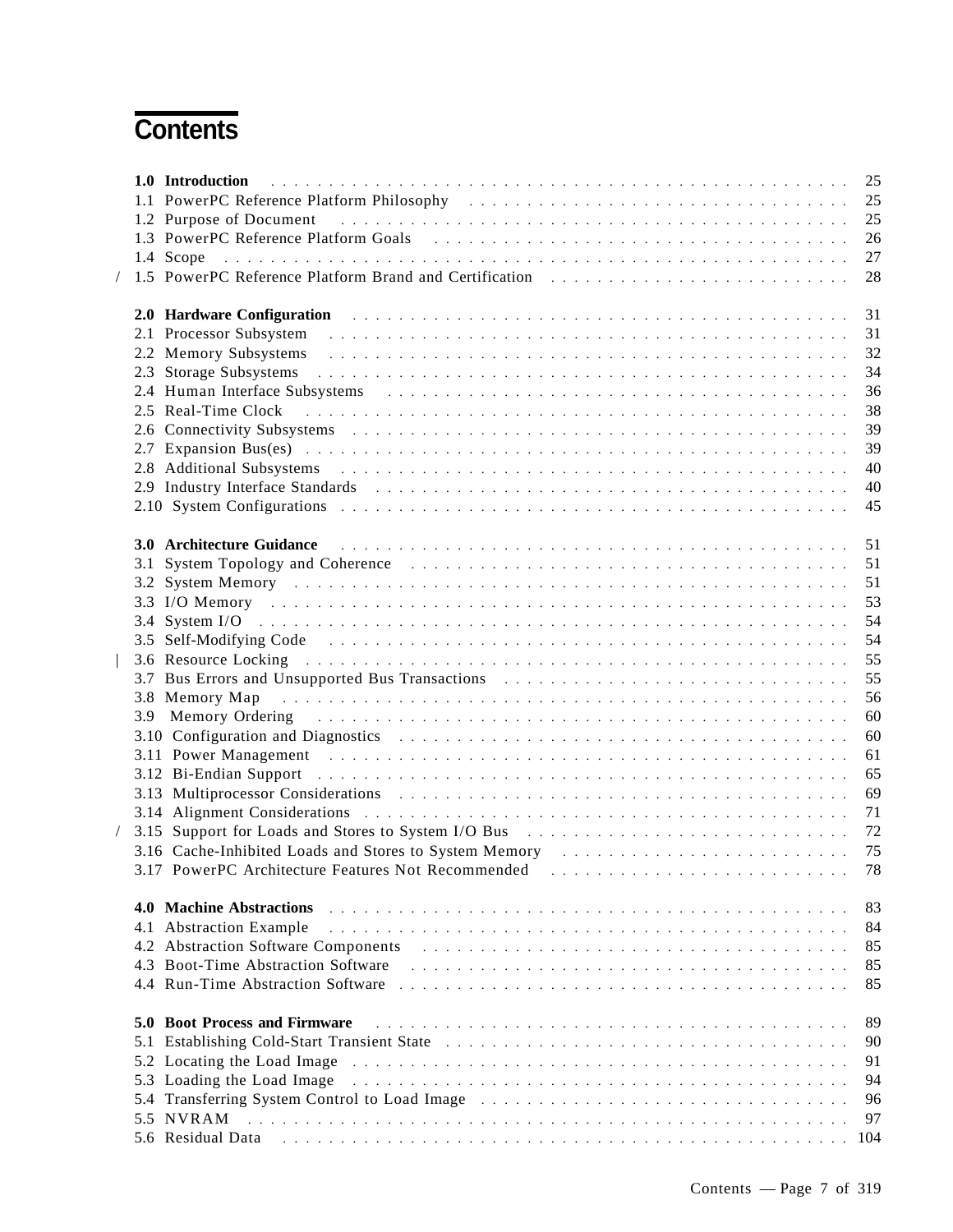|  | 5.7 Open Firmware Extension for PowerPC Reference Platform (and all contained a set of the 116                                                                                                                                 |     |
|--|--------------------------------------------------------------------------------------------------------------------------------------------------------------------------------------------------------------------------------|-----|
|  |                                                                                                                                                                                                                                |     |
|  | 6.1 Memory and I/O Map entertainment and the contract of the Memory and I/O Map entertainment and the contract of the Memory and I20                                                                                           |     |
|  | 6.2 Processor Complex Components extensive resources in the contract of the contract of the contract of the contract of the contract of the contract of the contract of the contract of the contract of the contract of the co |     |
|  |                                                                                                                                                                                                                                |     |
|  |                                                                                                                                                                                                                                |     |
|  |                                                                                                                                                                                                                                |     |
|  |                                                                                                                                                                                                                                |     |
|  | 6.7 Upgrade Slot Definition enters and the contract of the contract of the contract of the contract of the contract of the contract of the contract of the contract of the contract of the contract of the contract of the con |     |
|  |                                                                                                                                                                                                                                |     |
|  | Appendix A. Implementation Examples examples and a substitution of the contract of the state of the 179                                                                                                                        |     |
|  |                                                                                                                                                                                                                                |     |
|  |                                                                                                                                                                                                                                |     |
|  |                                                                                                                                                                                                                                |     |
|  |                                                                                                                                                                                                                                |     |
|  |                                                                                                                                                                                                                                |     |
|  |                                                                                                                                                                                                                                |     |
|  | A.7 A Proposed Diagnostic Strategy (and all contracts of the contracts of the contracts of the contracts of the contracts of the contracts of the contracts of the contracts of the contracts of the contracts of the contract |     |
|  |                                                                                                                                                                                                                                |     |
|  | Appendix B. Bi-Endian Design Guidance Martin March 1999 (1999) Appendix B. Bi-Endian Design Guidance Martin Martin March 209                                                                                                   |     |
|  |                                                                                                                                                                                                                                |     |
|  | B.2 Conforming Bi-Endian Designs (and all contained a series of the contact of the contact of the contact of the contact of the contact of the contact of the contact of the contact of the contact of the contact of the cont |     |
|  | B.3 Software Support for Bi-Endian Operation (and all contacts of the set of the 218                                                                                                                                           |     |
|  |                                                                                                                                                                                                                                |     |
|  | B.5 Future Directions in Bi-Endian Architecture enterprise in the set of the case of the 220                                                                                                                                   |     |
|  |                                                                                                                                                                                                                                |     |
|  |                                                                                                                                                                                                                                |     |
|  |                                                                                                                                                                                                                                |     |
|  |                                                                                                                                                                                                                                |     |
|  |                                                                                                                                                                                                                                |     |
|  |                                                                                                                                                                                                                                |     |
|  |                                                                                                                                                                                                                                |     |
|  |                                                                                                                                                                                                                                |     |
|  |                                                                                                                                                                                                                                |     |
|  |                                                                                                                                                                                                                                |     |
|  |                                                                                                                                                                                                                                | 227 |
|  | D.4 Operating System Configuration                                                                                                                                                                                             |     |
|  | D.5 Hardware Configuration Requirements and the contract of the contract of the contract of the contract of the contract of the contract of the contract of the contract of the contract of the contract of the contract of th | 228 |
|  | D.6 Hardware Configuration Recommendations extendions and the set of the set of the set of the set of the set of the set of the set of the set of the set of the set of the set of the set of the set of the set of the set of | 229 |
|  | D.7 Boot Time Abstraction Requirements enters and the contract of the contract of the contract of the contract of the contract of the contract of the contract of the contract of the contract of the contract of the contract | 230 |
|  |                                                                                                                                                                                                                                | 230 |
|  |                                                                                                                                                                                                                                | 232 |
|  |                                                                                                                                                                                                                                | 232 |
|  | D.11 Application Model                                                                                                                                                                                                         | 232 |
|  | D.12 Configuration Summary Table enterprise in the service of the contract of the 232                                                                                                                                          |     |
|  |                                                                                                                                                                                                                                |     |
|  | Appendix E. AIX                                                                                                                                                                                                                | 235 |
|  |                                                                                                                                                                                                                                | 235 |
|  |                                                                                                                                                                                                                                | 235 |
|  |                                                                                                                                                                                                                                | 235 |
|  | E.4 Operating System Configuration                                                                                                                                                                                             | 236 |
|  |                                                                                                                                                                                                                                |     |
|  |                                                                                                                                                                                                                                |     |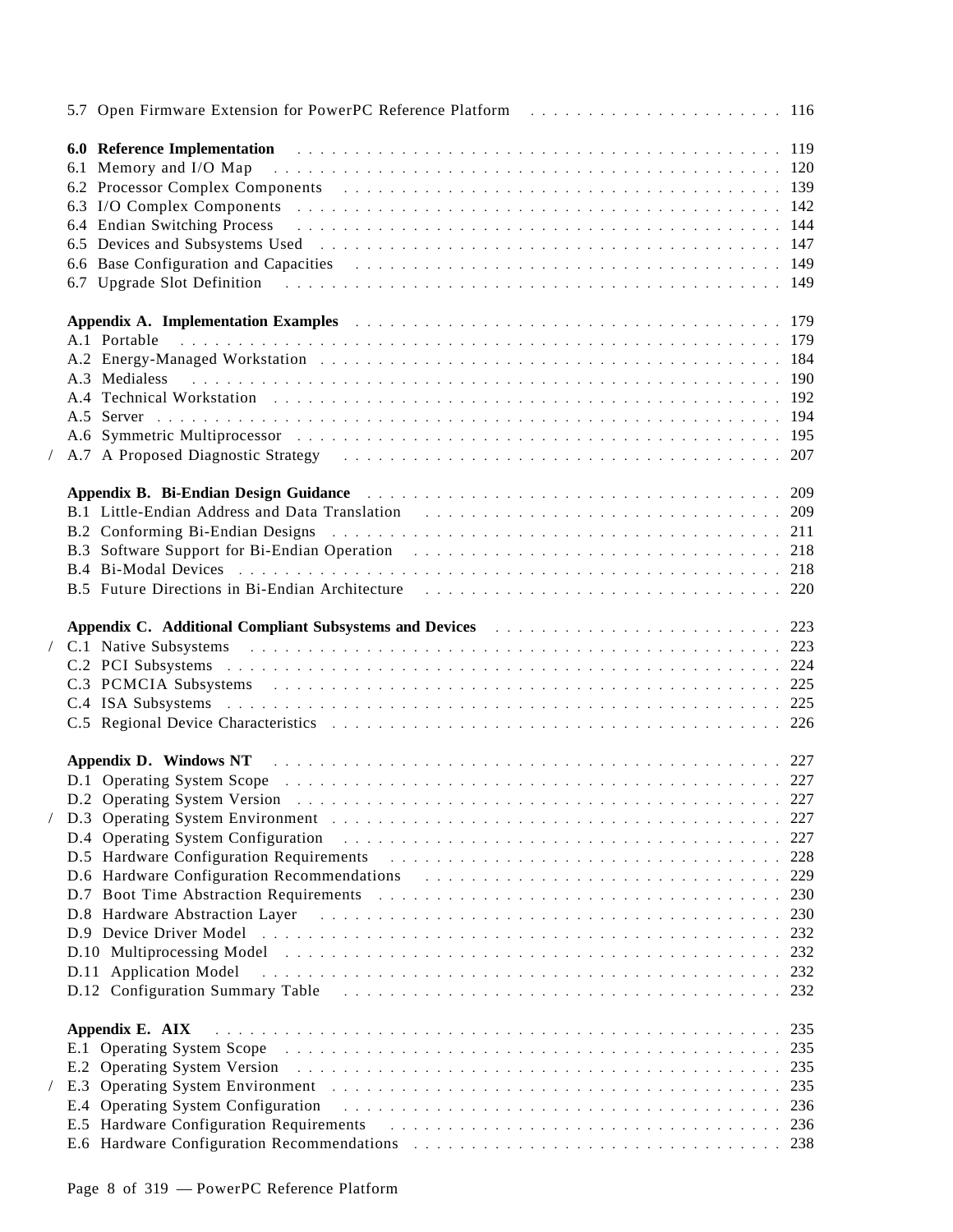| E.11 Application Model experience in the contract of the contract of the contract of the contract of the contract of the contract of the contract of the contract of the contract of the contract of the contract of the contr      |     |
|-------------------------------------------------------------------------------------------------------------------------------------------------------------------------------------------------------------------------------------|-----|
|                                                                                                                                                                                                                                     |     |
|                                                                                                                                                                                                                                     |     |
| <b>Appendix F. Workplace OS</b> resources in the contract of the contract of the contract of the contract of the contract of the contract of the contract of the contract of the contract of the contract of the contract of the co |     |
|                                                                                                                                                                                                                                     |     |
|                                                                                                                                                                                                                                     |     |
|                                                                                                                                                                                                                                     |     |
| F.4 Operating System Configuration enterstated and the contract of the contract of the contract of the contract of the contract of the contract of the contract of the contract of the contract of the contract of the contrac      |     |
| F.5 Hardware Configuration Requirements enters and the set of the set of the set of the set of the set of the set of the set of the set of the set of the set of the set of the set of the set of the set of the set of the se      |     |
|                                                                                                                                                                                                                                     |     |
|                                                                                                                                                                                                                                     |     |
|                                                                                                                                                                                                                                     |     |
|                                                                                                                                                                                                                                     |     |
|                                                                                                                                                                                                                                     |     |
| F.11 Application Model (and all contracts of the contracts of the contracts of the contracts of the contracts of the contracts of the contracts of the contracts of the contracts of the contracts of the contracts of the con      |     |
|                                                                                                                                                                                                                                     |     |
|                                                                                                                                                                                                                                     |     |
| Appendix G. Solaris (al., 253) (253) (253) (253) (253) (254) (254) (254) (254) (254) (254) (254) (254) (254) (254) (255) (257) (257) (257) (257) (257) (257) (257) (257) (257) (257) (257) (257) (257) (257) (257) (257) (257)      |     |
|                                                                                                                                                                                                                                     |     |
|                                                                                                                                                                                                                                     |     |
|                                                                                                                                                                                                                                     |     |
|                                                                                                                                                                                                                                     |     |
|                                                                                                                                                                                                                                     |     |
|                                                                                                                                                                                                                                     |     |
|                                                                                                                                                                                                                                     |     |
| / G.8 Hardware Abstraction Layer entertainment of the contract of the Association of the C.8 Hardware Abstraction Layer                                                                                                             |     |
|                                                                                                                                                                                                                                     |     |
| G.10 Multiprocessing Model entertainment and the contract of the Model of the contract of the contract of the contract of the contract of the contract of the contract of the contract of the contract of the contract of the       |     |
| G.11 Application Model (and all contract of the contract of the contract of the contract of the contract of the contract of the contract of the contract of the contract of the contract of the contract of the contract of th      |     |
|                                                                                                                                                                                                                                     |     |
|                                                                                                                                                                                                                                     |     |
| Appendix H. Taligent et al., and a series of the contract of the contract of the contract of the contract of the contract of the contract of the contract of the contract of the contract of the contract of the contract of t      |     |
|                                                                                                                                                                                                                                     |     |
|                                                                                                                                                                                                                                     | 263 |
| <b>Appendix I. PowerPC Supplement to IEEE 1275</b> and a substitution of the state of the state of the state of the state of the state of the state of the state of the state of the state of the state of the state of the state o |     |
| Overview<br>1.1                                                                                                                                                                                                                     | 263 |
| References and Terms in the contract of the contract of the contract of the contract of the contract of the contract of the contract of the contract of the contract of the contract of the contract of the contract of the co      | 268 |
| I.3 Data Formats and Representations                                                                                                                                                                                                | 269 |
| I.4 Packages                                                                                                                                                                                                                        | 269 |
| I.5 Properties                                                                                                                                                                                                                      | 271 |
| I.6 Methods                                                                                                                                                                                                                         | 274 |
| I.7 Client Interface Requirements                                                                                                                                                                                                   | 274 |
| <b>I.8 Client Program Requirements</b><br><u>. In the second term of the second term of the second term of the second term of the second term of the second</u>                                                                     | 275 |
|                                                                                                                                                                                                                                     | 281 |
| I.10 Configuration Variables                                                                                                                                                                                                        | 282 |
| I.11 Terminal Emulator Support Package (and all contained a state of the state of the state of the state of the state of the state of the state of the state of the state of the state of the state of the state of the state       | 282 |
|                                                                                                                                                                                                                                     | 284 |
|                                                                                                                                                                                                                                     |     |
| Appendix J. Plug and Play Extensions                                                                                                                                                                                                | 293 |
|                                                                                                                                                                                                                                     |     |
| Appendix K. Dump of Residual Data                                                                                                                                                                                                   | 297 |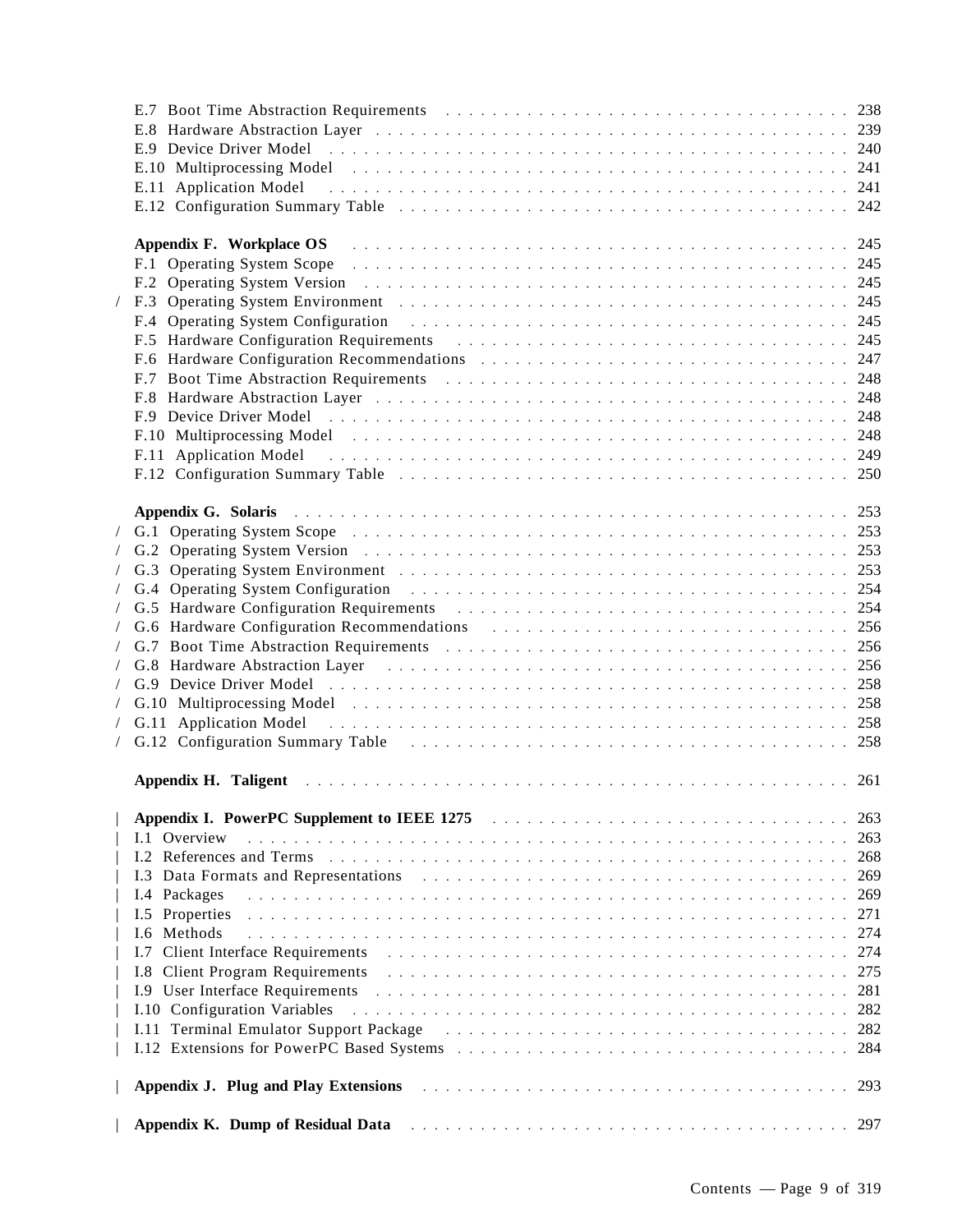| <b>Acronyms and Abbreviations</b> and the contract of the contract of the contract of the contract of the contract of the contract of the contract of the contract of the contract of the contract of the contract of the contract  |  |
|-------------------------------------------------------------------------------------------------------------------------------------------------------------------------------------------------------------------------------------|--|
|                                                                                                                                                                                                                                     |  |
| <b>Trademark Information</b> and a subsequence of the contract of the contract of the contract of the contract of the contract of the contract of the contract of the contract of the contract of the contract of the contract of t |  |
| END OF DOCUMENT (and the contract of the contract of the contract of the contract of the contract of the contract of the contract of the contract of the contract of the contract of the contract of the contract of the contr      |  |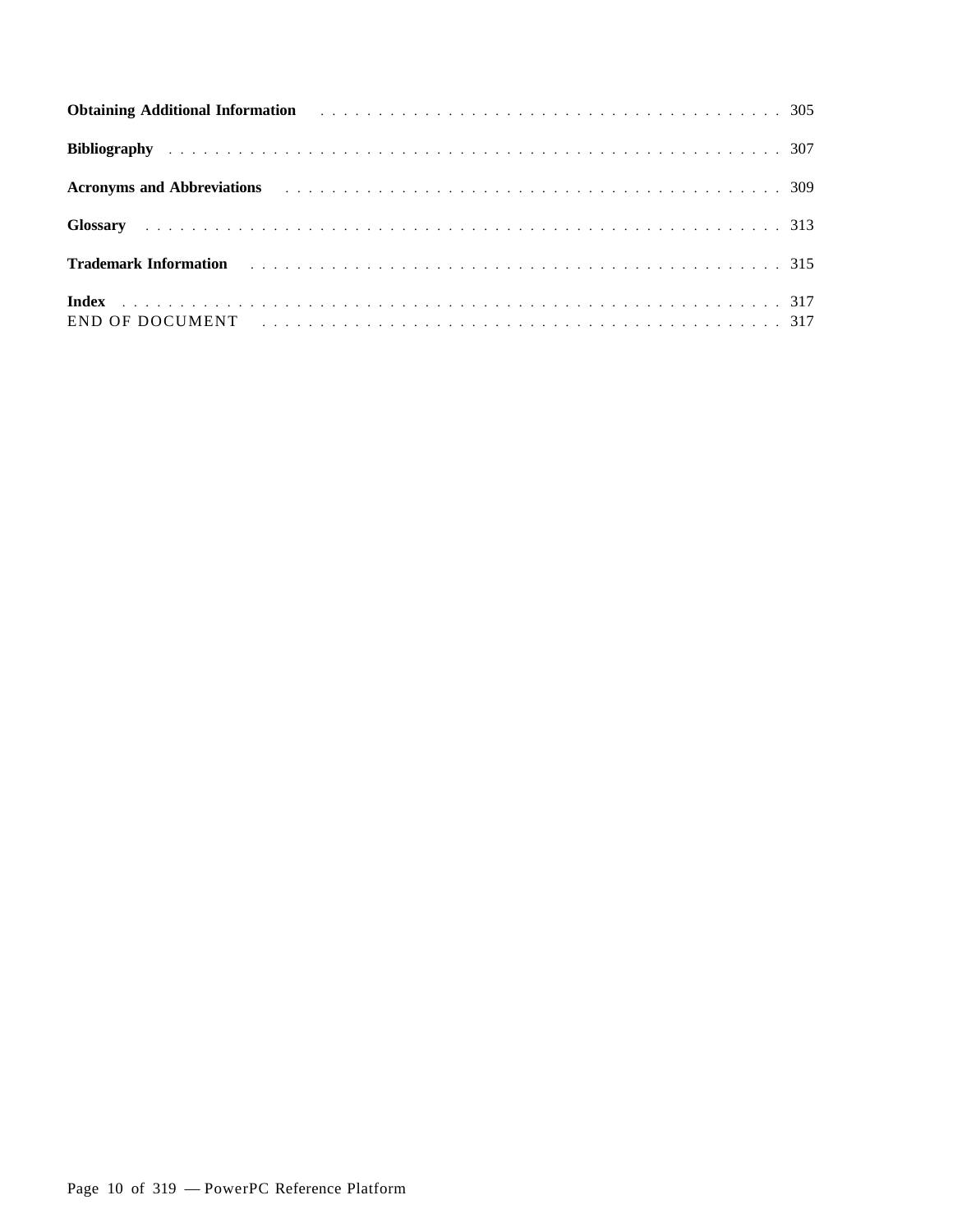# **Figures**

| 1.  |                                                                                                                                                                                                                                |      |
|-----|--------------------------------------------------------------------------------------------------------------------------------------------------------------------------------------------------------------------------------|------|
| 2.  |                                                                                                                                                                                                                                | 42   |
| 3.  | Typical PowerPC Reference Platform System Topology (and all also contained a series of the United States of Topology                                                                                                           | 52   |
| 4.  |                                                                                                                                                                                                                                | 58   |
| 5.  |                                                                                                                                                                                                                                | 59   |
| 6.  |                                                                                                                                                                                                                                | 63   |
| 7.  | Example of a C Structure Showing Values of the Elements                                                                                                                                                                        | 67   |
| 8.  | Example of an Assembly Language Code Fragment (and all contained a series of an Assembly Language Code Fragment (b) and a series of the series of the series of the series of the series of the series of the series of the se | 68   |
| 9.  |                                                                                                                                                                                                                                | 84   |
| 10. |                                                                                                                                                                                                                                | 86   |
| 11. |                                                                                                                                                                                                                                | 89   |
| 12. |                                                                                                                                                                                                                                | 92   |
| 13. | Partition Table Entry entertainment of the contract of the contract of the contract of the contract of the contract of the contract of the contract of the contract of the contract of the contract of the contract of the con | 92   |
| 14. |                                                                                                                                                                                                                                | 93   |
| 15. | PowerPC Reference Platform Partition Table Entry Format for Conventional Firmware 94                                                                                                                                           |      |
| 16. | Layout of the 0x41-Type Partition enterstanding the contract of the Partition of the Ox41-Type Partition enterstanding the contract of the UNIVERSITY of the Ox41-Type Partition                                               |      |
| 17. |                                                                                                                                                                                                                                |      |
| 18. | PowerPC Reference Platform Recommended Desktop System (also contained a second 120)                                                                                                                                            |      |
| 19. |                                                                                                                                                                                                                                |      |
| 20. | Reference Implementation Contiguous Memory Map experiences in the series of the Reference Implementation Contiguous Memory Map                                                                                                 |      |
| 21. |                                                                                                                                                                                                                                |      |
| 22. | I/O Master View of I/O Map entertainment of the contract of the Master View of I/O Map                                                                                                                                         |      |
| 23. | I/O Master View of Memory Map received and the contract of the Master View of Memory Map received and the contract of the Master of the Master of the Master of the Master of the Master of the Master of the Master of the Ma |      |
| 24. | Register Bit Numbering recovered as a series of the contract of the contract of the contract of the contract of the contract of the contract of the contract of the contract of the contract of the contract of the contract o |      |
| 25. | Map of CMOS on DS1385S resources and the set of the set of the set of the set of the set of the set of the set of the set of the set of the set of the set of the set of the set of the set of the set of the set of the set o |      |
| 26. | Instruction Stream to Switch Endian Modes expansion of the contract of the Instruction Stream to Switch Endian Modes expansion of the contract of the Institute of the Institute of the Institute of the Institute of the Inst |      |
| 27. |                                                                                                                                                                                                                                |      |
|     |                                                                                                                                                                                                                                |      |
| 28. | L2 Control Signal Timings experiences in the control of the control of the control of the control of the control of the control of the control of the control of the control of the control of the control of the control of t |      |
| 29. |                                                                                                                                                                                                                                |      |
| 30. |                                                                                                                                                                                                                                |      |
| 31. |                                                                                                                                                                                                                                |      |
| 32. |                                                                                                                                                                                                                                |      |
| 33. |                                                                                                                                                                                                                                |      |
| 34. | CB L2 Response to Burst READ Hits entertainment of the set of the set of the set of the set of the set of the set of the set of the set of the set of the set of the set of the set of the set of the set of the set of the se |      |
| 35. |                                                                                                                                                                                                                                |      |
| 36. | CB L2 Response to Write Cycles entertainment in the contract of the UZ Response to Write Cycles entertainment in the UZ Response of the UZ Response of the UZ Response of the UZ Response of the UZ Response of the UZ Respons |      |
| 37. | WT L2 Response to I/O Snoop Hits without PowerPC Processor Snoop Hit [1] [1] WT L2 Response to I/O Snoop Hits without PowerPC Processor Snoop Hit                                                                              |      |
| 38. | CB L2 Response to I/O Snoop Hits with PowerPC Processor Snoop Hit 172                                                                                                                                                          |      |
| 39. |                                                                                                                                                                                                                                | 173  |
| 40. |                                                                                                                                                                                                                                | -174 |
| 41. |                                                                                                                                                                                                                                | 175  |
| 42. |                                                                                                                                                                                                                                | 180  |
| 43. |                                                                                                                                                                                                                                | 181  |
| 44. | PowerPC Reference Platform Recommended Energy-Managed Workstation [1]                                                                                                                                                          | 185  |
| 45. | Energy-Managed Workstation's Power States et al., and a subseted to see a series of the state of the state of the state of the state of the state of the state of the state of the state of the state of the state of the stat | 190  |
| 46. |                                                                                                                                                                                                                                | 192  |
| 47. |                                                                                                                                                                                                                                | 194  |
| 48. |                                                                                                                                                                                                                                | 196  |
| 49. | SMP Overview -- Processor and Memory Subsystems enterstanding the series of the control of the SMP Overview of the SMP Overview of the SMP Overview of the SMP Overview of the SMP Overview of the SMP Overview of the SMP Ove | 197  |
| 50. | In-Line L2                                                                                                                                                                                                                     | 198  |
| 51. | Memory Controller/PCI Host Bridge enterpresentation of the set of the set of the Second Memory Controller/PCI Host Bridge enterpresentation of the set of the Second Memory Controller (PCI Host Bridge enterpresentation of t | 200  |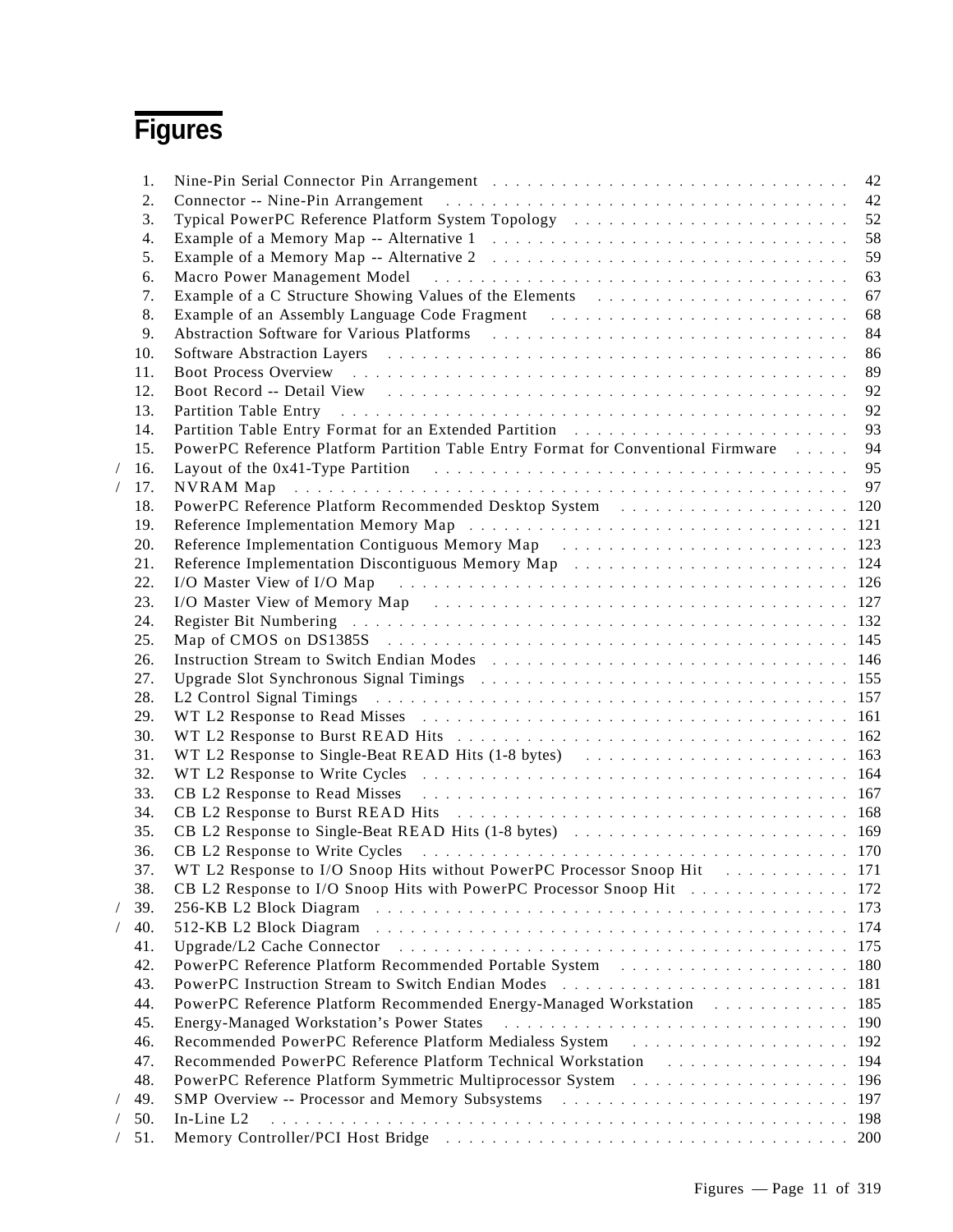|  | 56. Bi-Endian System with Bi-Endian Memory and I/O resources in the service of the 213                                                                                                                                         |  |
|--|--------------------------------------------------------------------------------------------------------------------------------------------------------------------------------------------------------------------------------|--|
|  | 57. Bi-Endian System with Bi-Endian I/O resources resources resources resources and 216                                                                                                                                        |  |
|  |                                                                                                                                                                                                                                |  |
|  | 59. Design with a Full Bi-Endian Processor example and solution of the contract of the 222                                                                                                                                     |  |
|  | 60. Structure of the AIX Kernel enterpresentation of the AIX Kernel enterpresentation of the AIX Kernel enterpresentation of the AIX Kernel enterpresentation of the AIX Kernel enterpresentation of the AIX Kernel enterprese |  |
|  | 61. Workplace OS Structure et al., and the contract of the contract of the contract of the contract of the contract of the contract of the contract of the contract of the contract of the contract of the contract of the con |  |
|  |                                                                                                                                                                                                                                |  |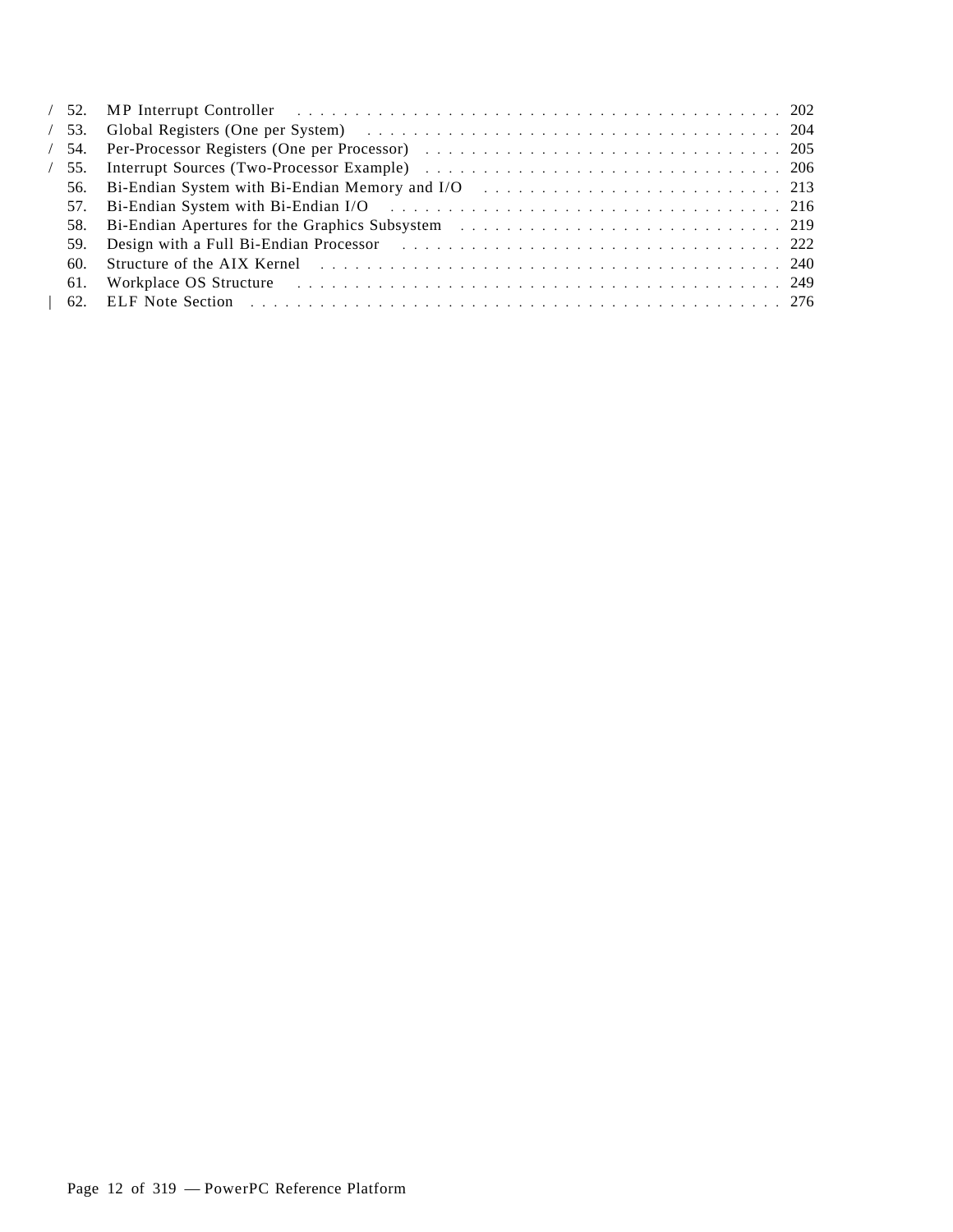# **Tables**

| 1.  |                                                                                                                                                                                                                                | 15 |
|-----|--------------------------------------------------------------------------------------------------------------------------------------------------------------------------------------------------------------------------------|----|
| 2.  |                                                                                                                                                                                                                                | 42 |
| 3.  | Mini Nine-Pin Serial Port Connector Signal and Pin Assignments and the subset of the Nine-Pin Serial Port                                                                                                                      | 43 |
| 4.  |                                                                                                                                                                                                                                | 47 |
| 5.  | Operating System Requirements for Subsystem Components (also contained a service of the contact of the Contract System Components (also contact the contact of the contact of the contact of the contact of the contact of the | 49 |
| 6.  | Structure s in Big-Endian Order (and all contained a series of the series of the series of the series of the series of the series of the series of the series of the series of the series of the series of the series of the s | 67 |
| 7.  |                                                                                                                                                                                                                                | 68 |
| 8.  |                                                                                                                                                                                                                                | 68 |
| 9.  | Instructions in Little-Endian Order enterpresentative container and the end of the Endian Order enterpresentative containing the United States of the Endian Order enterpresentative containing the United States of the Endia | 69 |
| 10. | Specification for Handling of Alignment (and all contained a series of the series of the series of the series of the series of the series of the series of the series of the series of the series of the series of the series  | 71 |
| 11. |                                                                                                                                                                                                                                |    |
| 12. |                                                                                                                                                                                                                                |    |
| 13. |                                                                                                                                                                                                                                |    |
| 14. |                                                                                                                                                                                                                                |    |
| 15. | System Interrupt Assignments entertainment and the contract of the contract of the system Interrupt Assignments                                                                                                                |    |
| 16. | I/O Configuration Registers extension of the contract of the contract of the contract of the contract of the contract of the contract of the contract of the contract of the contract of the contract of the contract of the c |    |
| 17. |                                                                                                                                                                                                                                |    |
| 18. | Register Map in I/O Memory entertainment of the contract of the Map in I/O Memory entertainment of the contract of the Map in I/O Memory                                                                                       |    |
| 19. | System Interrupt Assignments entertainment of the contract of the contract of the system Interrupt Assignments                                                                                                                 |    |
| 20. | Upgrade Connector Signal Definitions entertainment of the contract of the Upgrade Connector Signal Definitions                                                                                                                 |    |
| 21. | Upgrade Slot Synchronous Signal Timing and Load Parameters (also contained a series of the 156                                                                                                                                 |    |
| 22. |                                                                                                                                                                                                                                |    |
| 23. |                                                                                                                                                                                                                                |    |
| 24. | Address Modification for Little-Endian Mode (Basebauer 1998) and Address Modification for Little-Endian Mode (Basebauer 1999)                                                                                                  |    |
| 25. | Bytes Accessed Versus Endian Mode (a) respectively and the set of the set of the set of the set of the set of the set of the set of the set of the set of the set of the set of the set of the set of the set of the set of th |    |
| 26. |                                                                                                                                                                                                                                |    |
| 27. |                                                                                                                                                                                                                                |    |
| 28. | Effect of Hardware Changes on Windows NT (and the contract of the contract of the 230                                                                                                                                          |    |
| 29. | Hardware Requirements for Windows NT System Configurations (Figure 1992) Hardware Requirements for Windows NT System Configurations (Figure 1992)                                                                              |    |
| 30. | Low Memory Area Definition contracts in the contracts of the contracts of the contracts of the contracts of the contracts of the contracts of the contracts of the contracts of the contracts of the contracts of the contract |    |
| 31. |                                                                                                                                                                                                                                |    |
| 32. |                                                                                                                                                                                                                                |    |
| 33. |                                                                                                                                                                                                                                |    |
| 34. | Hardware Requirements for Operating System Configurations (Figure 1995) 1998                                                                                                                                                   |    |
| 35. |                                                                                                                                                                                                                                |    |
| 36. | Initial Register Values (also contained a service of the contained and the contained also contained a service of $277$                                                                                                         |    |
| 37. | Halt Arguments resources in the contract of the contract of the contract of the contract of the contract of the contract of the contract of the contract of the contract of the contract of the contract of the contract of th |    |
| 38. | SGR Parameters contract and the contract of the contract of the contract of the contract of the contract of the contract of the contract of the contract of the contract of the contract of the contract of the contract of th |    |
| 39. | Color Table Values (all respective contract to the contract of the contract of the contract of the contract of the contract of the contract of the contract of the contract of the contract of the contract of the contract of |    |
| 40. | Acronyms and Abbreviations entertainment and the state of the state of the state of the state of the state of the state of the state of the state of the state of the state of the state of the state of the state of the stat |    |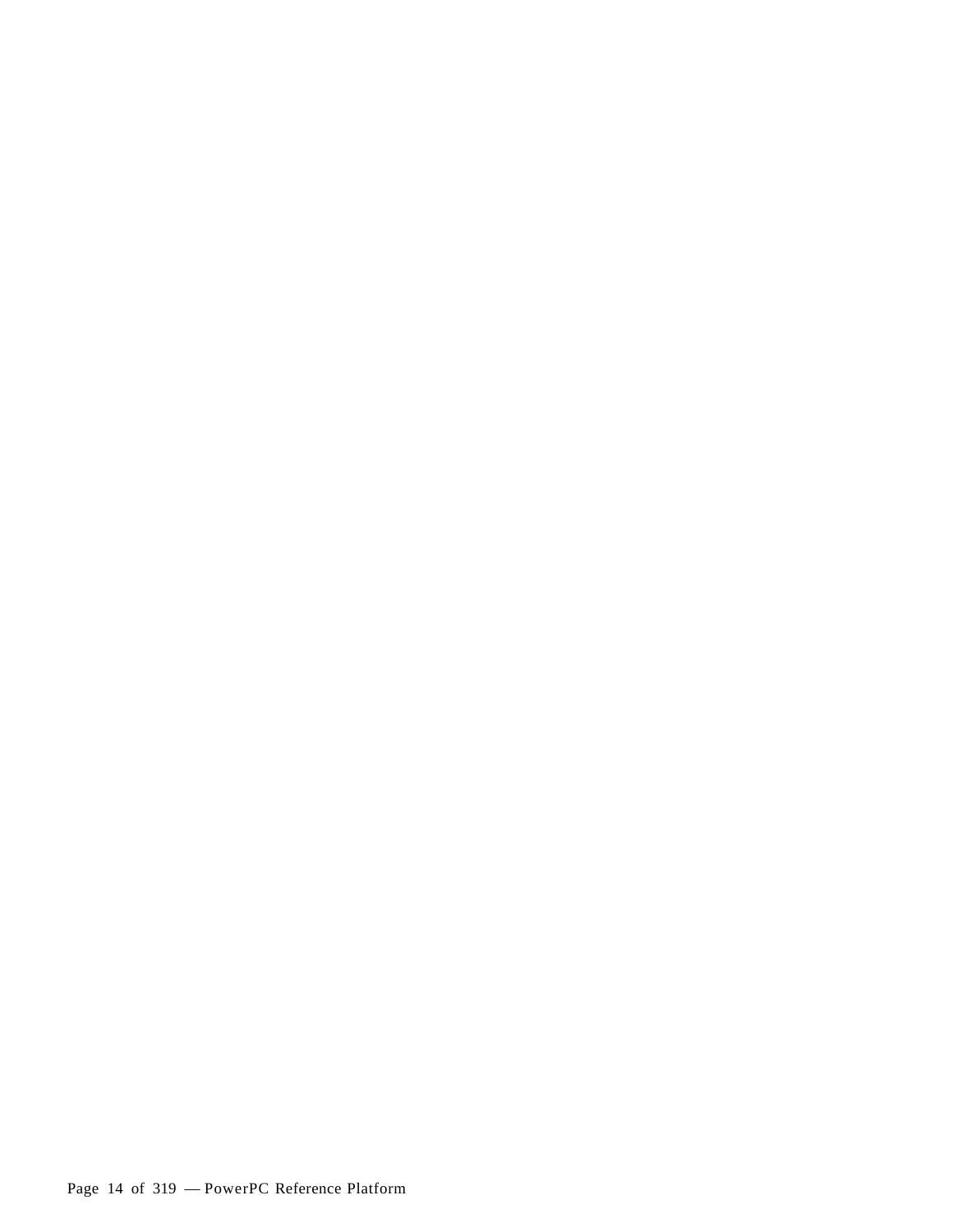# **Summary of Changes**

Table 1 lists changes for each version of this document from the initial Alpha Release in November 1993. Changes which are clerical are not listed. Within the text, changes which have been made for the current | Version 1.1 are marked with a "|" symbol. Changes which were made for Version 1.0 are marked with a "/" | symbol.

| Table 1 (Page 1 of 9). History of Changes to the Specification                                                   |                                                                                                                                        |  |
|------------------------------------------------------------------------------------------------------------------|----------------------------------------------------------------------------------------------------------------------------------------|--|
| <b>Content of the Change</b>                                                                                     | <b>Reason for the Change</b>                                                                                                           |  |
| Changes for the Beta Version of the specification                                                                |                                                                                                                                        |  |
| Added Workplace OS material to the appendix<br>and summarized it in the System Configuration<br>section.         | This material was not available for the Alpha<br>release.                                                                              |  |
| Changed processor designation to "PowerPC<br>601."                                                               | This is a vendor-neutral designation.                                                                                                  |  |
| Changed heading and initial paragraph for Section<br>3.17, "PowerPC Architecture Features Not<br>Recommended."   | To clarify that these were system recommenda-<br>tions and not processor recommendations.                                              |  |
| Redrew portable diagram to match implementa-<br>tions.                                                           | To create a family resemblance in implementa-<br>tions.                                                                                |  |
| Added AIX memory map restrictions to the<br>appendix and the memory map architecture<br>section.                 | AIX requires reserved memory.                                                                                                          |  |
| Changed the hardware configuration section --<br>used the term "alphanumeric device" instead of<br>keyboard.     | This is an implementation-independent term.                                                                                            |  |
| Showed recommendation for parity and ECC<br>memory.                                                              | This subject was not addressed.                                                                                                        |  |
| Changed "main memory" to "system memory" in<br>the multiprocessor appendix.                                      | To make consist with the definitions in the<br>memory map section.                                                                     |  |
| Made modifications of the I/O Master view of the<br>Memory Map figure.                                           | There was an error in the location of Flash ROM.                                                                                       |  |
| Changed title of Section 2.9, "Industry Interface<br>Standards," and defined keyboard interfaces as<br>examples. | List of keyboard interfaces was not complete.                                                                                          |  |
| Identified specific IDE standard.                                                                                | To provide definition of IDE standard.                                                                                                 |  |
| LocalTalk added to Table 4 as recommended.                                                                       | LocalTalk needed on other configurations.                                                                                              |  |
| Added Ethernet adaptor and removed "ISA."                                                                        | Section on Compliant Subsystem and Devices<br>does not show IBM 16-bit and Ethernet adaptors.                                          |  |
| Serial ports 3 and 4 added to Table 14                                                                           | Serial ports 3 and 4 were not covered in Reference<br>Implementation.                                                                  |  |
| Modified the Workstation and Portable reference<br>implementations.                                              | To explain the number of sync instructions in the<br>PowerPC 601 Endian switch example and to<br>show an example for other processors. |  |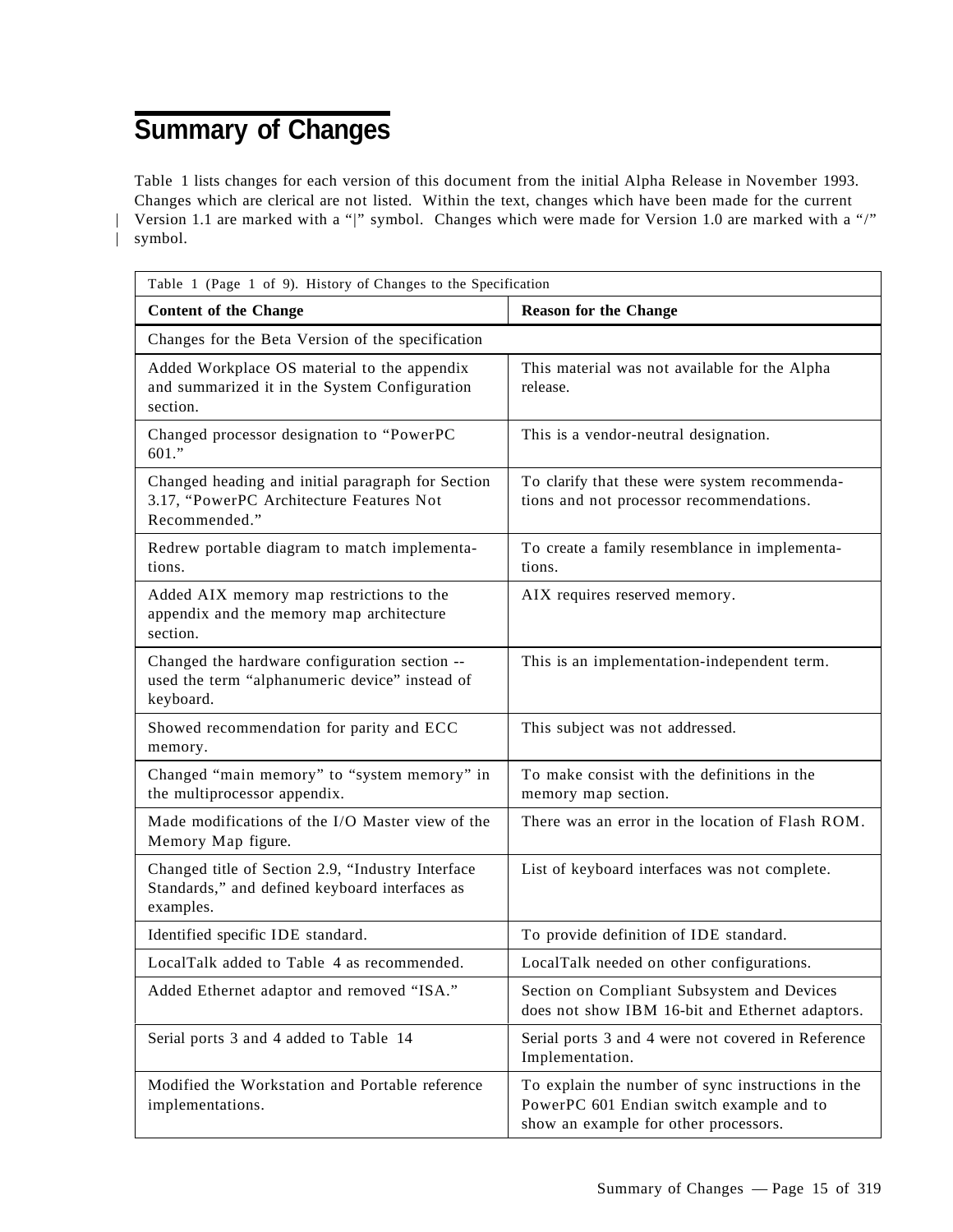| Table 1 (Page 2 of 9). History of Changes to the Specification                                                                              |                                                                                                                               |  |
|---------------------------------------------------------------------------------------------------------------------------------------------|-------------------------------------------------------------------------------------------------------------------------------|--|
| <b>Content of the Change</b>                                                                                                                | <b>Reason for the Change</b>                                                                                                  |  |
| Section deleted.                                                                                                                            | Firmware development information is not archi-<br>tecture and is too product-specific.                                        |  |
| Spelled out MCA on first use and put in acronym<br>table.                                                                                   | To differentiate from Music Corporation of<br>America.                                                                        |  |
| Added statement to require an abstraction.                                                                                                  | To clarify that the software must protect self mod-<br>ified code from loss of coherency.                                     |  |
| Referenced the different PCI buses in the figure<br>for the technical workstation description in the<br>appendix.                           | The description for a technical workstation's refer-<br>ence implementation needs to clarify that there are<br>two PCI buses. |  |
| Some clarification added.                                                                                                                   | Some of the features in the section on Power<br>Management Hardware Features needed to be<br>clarified.                       |  |
| Clarified the effect on hardware and software if the<br>operating system does not have an abstraction<br>layer accessible to third parties. | Clarified the second note in the System<br>Abstraction Layer section.                                                         |  |
| Clarified that direct store segments support is an<br>option.                                                                               | Previously unclear whether direct store support<br>was required.                                                              |  |
| Clarified that cache inhibited string operations to<br>System Memory do not need to be supported.                                           | Inconsistency in the description of handling string<br>operations.                                                            |  |
| Wording changes and references to the PowerPC<br>architecture in the Hardware Configuration<br>section.                                     | Requirements are not clearly defined in the Hard-<br>ware Configuration section.                                              |  |
| Changed "should" to "recommended."                                                                                                          | To make terminology consistent in the configura-<br>tion and architecture sections.                                           |  |
| Clarified the alignment requirements.                                                                                                       | The alignment requirements reference an imple-<br>mentation and the rationale needs to be defined.                            |  |
| Made changes to Reference Implementation to<br>address what was implemented and eliminated<br>architectural alternatives.                   | Reference Implementation gave too many archi-<br>tectural alternatives.                                                       |  |
| Changed figure and description for ISA I/O<br>master access to memory.                                                                      | Description and figure for I/O masters did not<br>match.                                                                      |  |
| Included an energy-managed workstation in the<br>appendix and deleted some equipment from the<br>portable description.                      | The portable configuration described in the<br>appendix contained components not found on<br>portables.                       |  |
| Described the Bi-Modal graphics adaptor<br>approach in the Endian appendix.                                                                 | Need to describe Bi-Modal graphics adaptors.                                                                                  |  |
| Improved descriptions of AIX.                                                                                                               | AIX appendix did not define the scope and<br>version.                                                                         |  |
| Edited for clarity in the Upgrade Slot Definition.                                                                                          | Some of the L2 cache protocol is not clear.                                                                                   |  |
| Inserted the map of the CMOS RAM in the Ref-<br>erence Implementation.                                                                      | The map of CMOS RAM was not included.                                                                                         |  |
| Added new figures and text in the Machine<br>Abstraction section.                                                                           | To clarify the abstraction software requirements.                                                                             |  |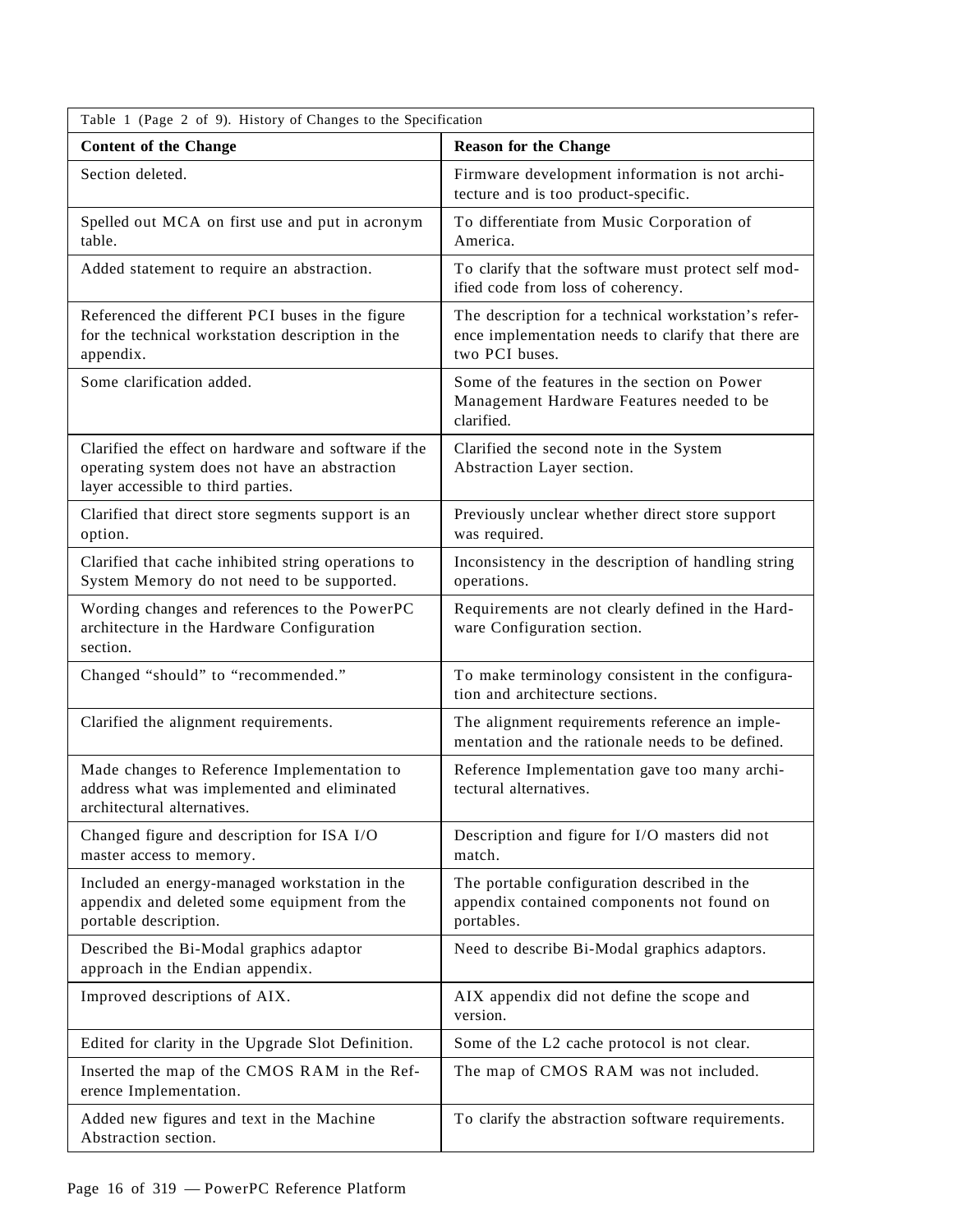| Table 1 (Page 3 of 9). History of Changes to the Specification                                                                                               |                                                                      |  |
|--------------------------------------------------------------------------------------------------------------------------------------------------------------|----------------------------------------------------------------------|--|
| <b>Content of the Change</b>                                                                                                                                 | <b>Reason for the Change</b>                                         |  |
| The tables in the operating system appendices and<br>in the Hardware Configuration section were<br>changed to remove VGA and allow 640-by-480<br>resolution. | To clarify graphics requirements for operating<br>systems' hardware. |  |
| Added stand-alone diagnostics to "Configuration<br>and Diagnostics."                                                                                         | Single user workstations may not need on-line<br>diagnostics.        |  |
| Audio subsystems in reference platform and port-<br>able implementation example now use Crystal<br>Semiconductor CS4231 audio integrated circuit.            | Design change.                                                       |  |
| Added description of Scatter/Gather DMA.                                                                                                                     | Clarification.                                                       |  |
| Deleted references to VGA Hardware Emulation.                                                                                                                | VGA Hardware Emulation components were<br>deleted from the design.   |  |
| Clarified upgrade slot information.                                                                                                                          | Upgrade slot does not support multiprocessing.                       |  |
| Added an implementation example for MP Inter-<br>rupts.                                                                                                      | Additional level of detail.                                          |  |
| Rewrote most of the Power Management section<br>in architecture.                                                                                             | Rewrite was due to results of PM review<br>meetings.                 |  |
| Provided details of support for suspend and<br>hibernate states.                                                                                             | Clarification.                                                       |  |
| VPD section in Firmware section was moved to<br>residual data section.                                                                                       | VPD is defined in residual data structure.                           |  |
| Defined NVRAM structure.                                                                                                                                     | Definition of NVRAM was required.                                    |  |
| Re-wrote Architecture Compliance Testing.                                                                                                                    | Added four phases of testing. Added section on<br>branding.          |  |
| Tagged index items and created index in the back<br>of the document.                                                                                         | Index needed.                                                        |  |
| Changed "60x" to "PowerPC" or "PowerPC<br>processor."                                                                                                        | "60x" does not take into account 620 or future<br>products.          |  |
| Changed "CPU bus," "60x bus," "local bus" to<br>"primary processor bus" or "PowerPC processor<br>bus."                                                       | "60x" incorrect; consistency needed.                                 |  |
| Changed RTC to NVRTC in Section 6.                                                                                                                           | NVRTC more accurate and not confused with<br>601 RTC.                |  |
| Changed "conflict" to "corrupt" and "NT" to<br>"Windows NT" in Section 6.                                                                                    | Clarification.                                                       |  |
| Changed "memory access" to "system memory<br>address" in Section 6.                                                                                          | To ensure consistency and avoid confusion.                           |  |
| Removed "h" from hex nomenclature and<br>changed "cache line" to "buffer line" in Section 6.                                                                 | For consistency and clarification.                                   |  |
| Deleted rows from System I/O Address Map table<br>pertaining to "VGA Emulation."                                                                             | Changed to reflect current I/O Address Map.                          |  |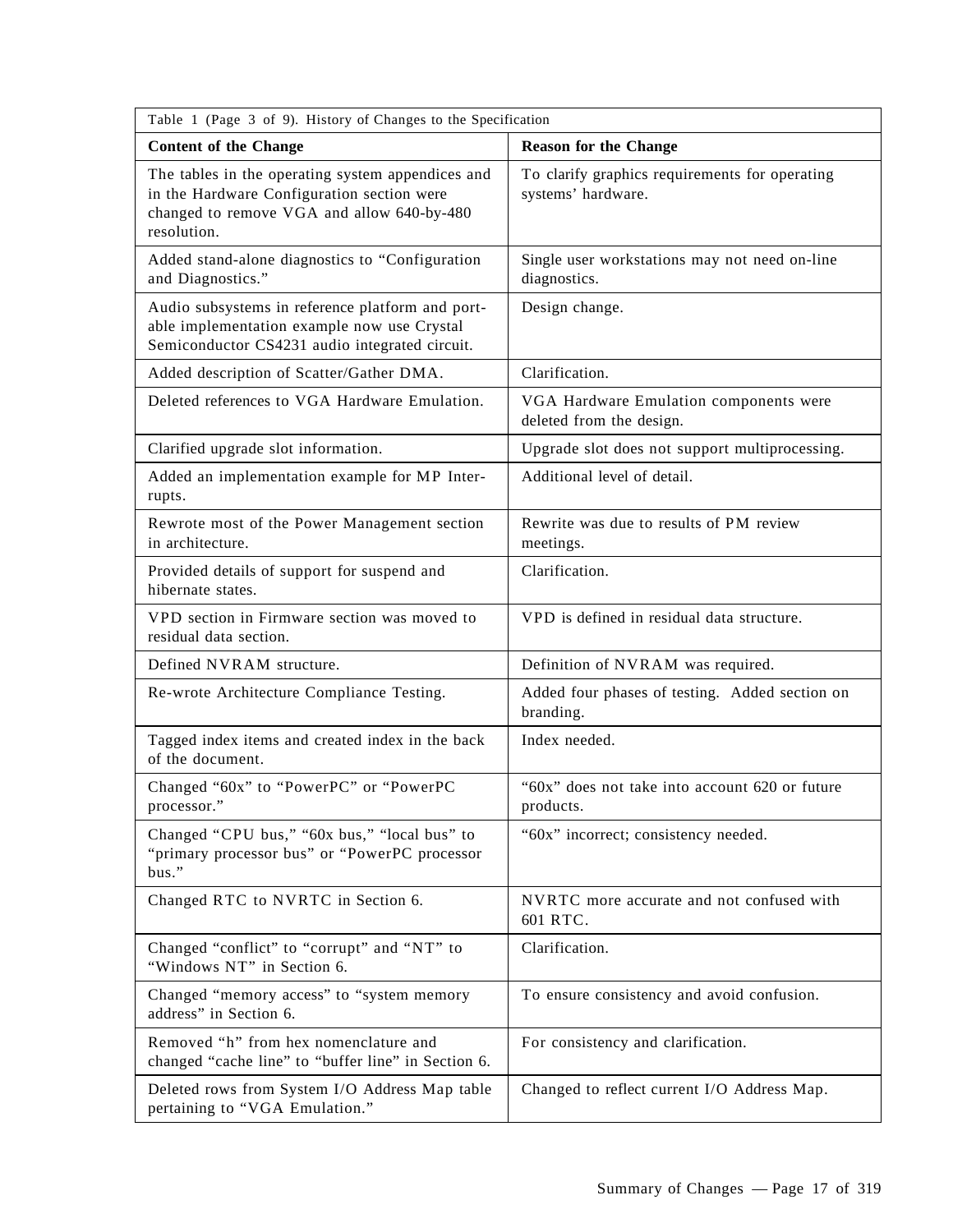|   | Table 1 (Page 4 of 9). History of Changes to the Specification                                                                              |                                                                                                                             |  |
|---|---------------------------------------------------------------------------------------------------------------------------------------------|-----------------------------------------------------------------------------------------------------------------------------|--|
|   | <b>Content of the Change</b>                                                                                                                | <b>Reason for the Change</b>                                                                                                |  |
|   | Created acronym table.                                                                                                                      | To define acronyms for readers unfamiliar with<br>them.                                                                     |  |
|   | Created glossary.                                                                                                                           | To define terms and make specification usable to<br>a diverse audience.                                                     |  |
|   | Added new information to Multiprocessor section<br>in appendix.                                                                             | More detail regarding symmetric multiprocessor<br>systems needed.                                                           |  |
|   | Portable System section in Appendix A replaced<br>with updated information.                                                                 | For clarification and additional information.                                                                               |  |
|   | Title of Section 3 changed to "Architecture Guid-<br>ance."                                                                                 | "Guidance" clarifies intent of section.                                                                                     |  |
|   | New language inserted in Section 1.1 regarding<br>interfaces.                                                                               | Illustrates that key features of PowerPC Reference<br>Platform architecture include use of industry<br>standard interfaces. |  |
|   | New language added to Section 3.1 regarding<br>system memory coherency.                                                                     | Previously omitted.                                                                                                         |  |
|   | Language in Appendix C regarding operating<br>systems removed.                                                                              | Necessary correction.                                                                                                       |  |
|   | GTX Graphics Subsystem added to PCI Adapter<br>list in Appendix C.                                                                          | Previously omitted.                                                                                                         |  |
|   | Rearranged information regarding multiprocessor<br>interrupts in Section 3.                                                                 | This information was extensive enough to warrant<br>its own subsection.                                                     |  |
|   | Added information to multiprocessor section<br>regarding in-line L2 caches.                                                                 | To explain the need for in-line L2 caches in SMP<br>systems.                                                                |  |
| / | Changes for Version 1.0                                                                                                                     |                                                                                                                             |  |
|   | Updated Appendix F and Hardware Configuration<br>sections to clarify the requirements to support<br>Workplace OS.                           | Some of the Workplace OS requirements were not<br>clear.                                                                    |  |
|   | Reorganized and reworded the subsystem<br>description in Section 2.                                                                         | Requirements were not crisply defined in the<br>Hardware Configuration section.                                             |  |
| / | Changed to a software-controlled setting of frame<br>buffer and graphics registers in Section 2.4.4                                         | Independent setting of the frame buffer and<br>graphics registers is not required.                                          |  |
| / | Clarified information regarding hardware<br>coherency in Section 2.2.4.                                                                     | I/O memory on the processor bus may not always<br>participate in the hardware coherency.                                    |  |
|   | Changed the table of contents to just chapters and<br>major sections within a chapter.                                                      | Table of contents was too detailed.                                                                                         |  |
|   | Several wording changes such as "directly<br>attached" changed to "directly attached or<br>built-in" in the Hardware Configuration section. | Some wording in the Hardware Configuration<br>section does not consider portables.                                          |  |
|   | Added a recommendation to provide scrolling<br>capability.                                                                                  | Portable display devices may not have resolution<br>as high as the recommended resolution.                                  |  |
|   | Described the branding and certification in the<br>Introduction.                                                                            | Verification is not architecture.                                                                                           |  |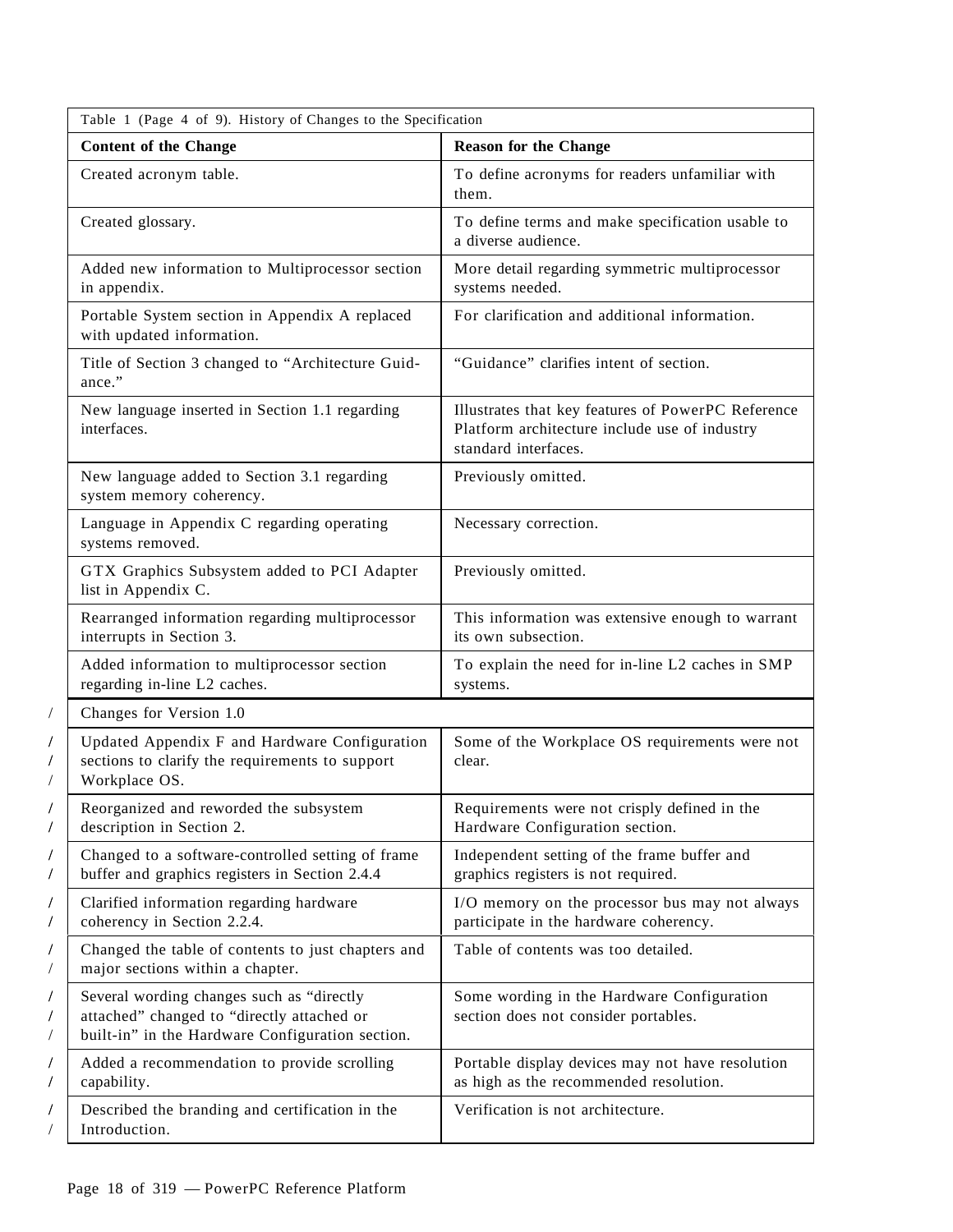| Table 1 (Page 5 of 9). History of Changes to the Specification                   |                                                                                             |
|----------------------------------------------------------------------------------|---------------------------------------------------------------------------------------------|
| <b>Content of the Change</b>                                                     | <b>Reason for the Change</b>                                                                |
| Reformatted chapter 2 and 3 to separate require-<br>ments.                       | Chapter 2 and 3 did not clearly define require-<br>ments.                                   |
| Clarified the time base in the processors.                                       | Time base runs at a slower frequency than the<br>processor bus.                             |
| Defined system requirements of I/O access from<br>the processor.                 | Bus bridge requirements were not clear.                                                     |
| Added warning that some operating systems do<br>not maintain coherency.          | AIX expects hardware-maintained coherency.                                                  |
| Increased the minimum hardfile size to 120 MB.                                   | Hardfile size was too small for any operating<br>system.                                    |
| Clarified hardfile implementation information.                                   | "Hardfile" may imply only spinning media.                                                   |
| Defined hardfile size as formatted, uncompressed<br>space.                       | Hardfile size was not specific.                                                             |
| Media detection requirement added.                                               | Some operating systems use media detection.                                                 |
| Indicated ISO 9660 required software support.                                    | ISO 9660 does not effect the hardware configura-<br>tion                                    |
| Recommended wiring the CD-ROM directly to<br>the audio subsystem.                | Reference Implementation designed this way.                                                 |
| Clarified pointing device requirements.                                          | Pointing device requirements were not clear.                                                |
| Clarified and expanded audio requirements.                                       | Audio requirements were not precise and need<br>more description.                           |
| Added Bi-Endian graphics adaptor requirement.                                    | Big-Endian applications which write directly to<br>graphics need Big-Endian adaptors.       |
| Made parallel port optional.                                                     | A smaller footprint is possible without a parallel<br>port.                                 |
| Clarified DMA controller information.                                            | DMA controllers should not alias.                                                           |
| Recommended the enhanced IDE                                                     | Enhanced IDE will have several advantages.                                                  |
| Added and updated references in Section 2.9.8.                                   | PCI and PCMCIA references needed to be<br>updated.                                          |
| Added PCMCIA information in Section 2.9.9.                                       | The PCMCIA requirements needed to be<br>expanded.                                           |
| Added Solaris information to Chapter 2 and<br>Appendix G.                        | Solaris information was missing.                                                            |
| Explained the software impact of storage com-<br>bining in Section 3.2.          | The architecture allows storage combining.                                                  |
| Defined the code sequence for synchronizing the I<br>and D cache in Section 3.5. | It was not clear why an operating system service is<br>needed.                              |
| Added information regarding Bi-Endian design in<br>Section 3.12.                 | The impacts on software of Bi-Endian design were<br>not completely defined.                 |
| Defined terms and corrected errors in the tables in<br>Section 3.15 and 3.16.    | It was not clear what combinations of size and<br>address the system hardware must support. |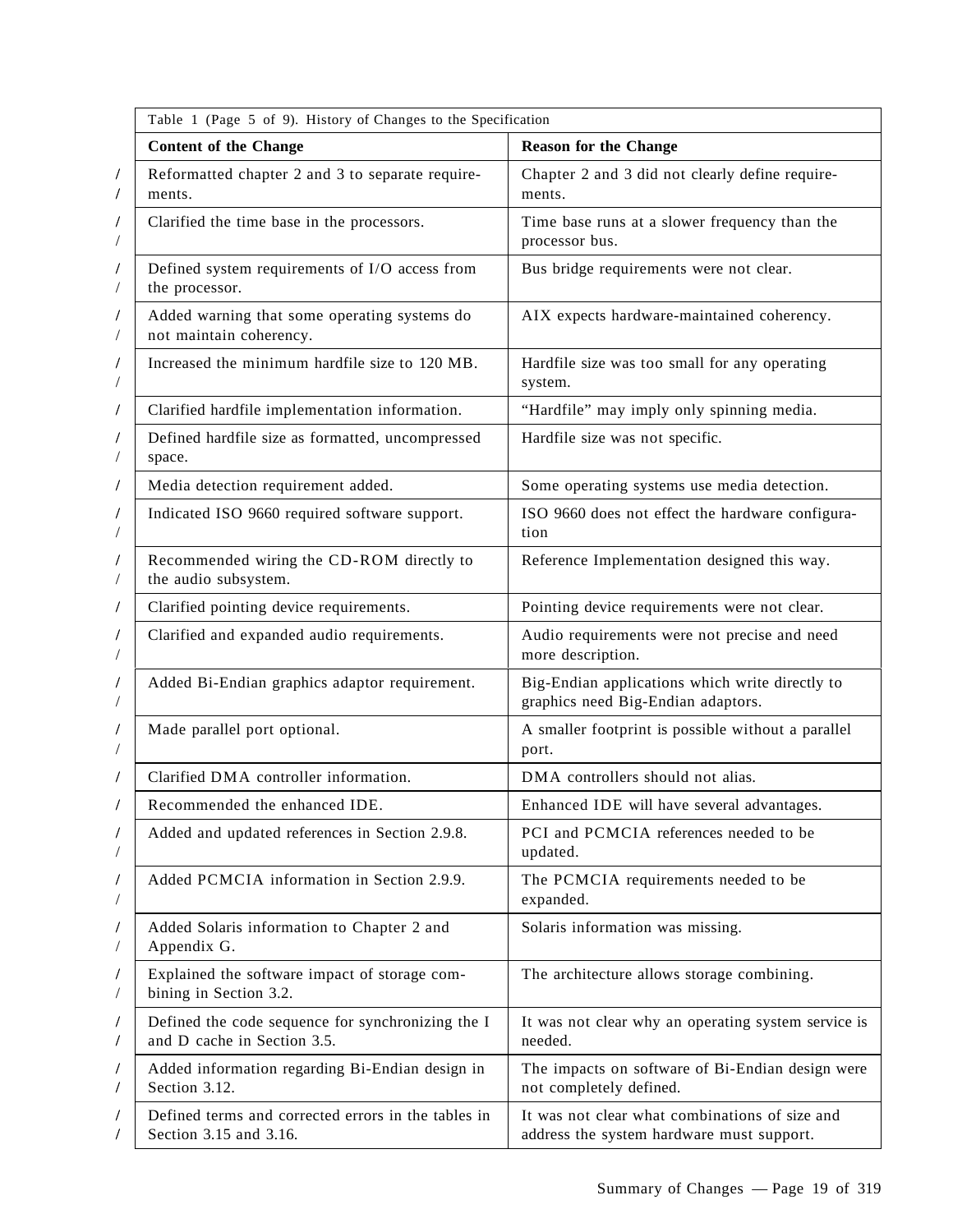|   | Table 1 (Page 6 of 9). History of Changes to the Specification                                                   |                                                                                                    |  |
|---|------------------------------------------------------------------------------------------------------------------|----------------------------------------------------------------------------------------------------|--|
|   | <b>Content of the Change</b>                                                                                     | <b>Reason for the Change</b>                                                                       |  |
| Γ | Included the device drivers in the RTAS definition<br>in Section 4.4.                                            | Device drivers provide an abstraction function.                                                    |  |
|   | Abstraction only required in Section 4.4.3, if the<br>operating system manages coherence.                        | Flushing buffers is not supported by some oper-<br>ating systems.                                  |  |
|   | Provided for alternate sources of PCMCIA Socket<br>Services.                                                     | Some operating systems supply PCMCIA Socket<br>Services device drivers.                            |  |
|   | Added new appendix section.                                                                                      | To provide information about the PowerPC<br>Binding to IEEE 1275.                                  |  |
| 7 | Added discussion of implementation attributes of<br>coherence.                                                   | Subtleties of maintaining coherence needed to be<br>explained in Section 3.2.                      |  |
|   | Noted that the 601 prefetches as if storage was not<br>guarded.                                                  | Section 3.3 required clarification that the 601<br>treats storage as not guarded.                  |  |
|   | Defined operation in an environment with load<br>and store combining.                                            | Load and store combining has an effect on System<br>I/O, Section 3.4.                              |  |
|   | Clarified the approach for bus resource locking.                                                                 | Section 3.6 needed to define bus resource locking.                                                 |  |
|   | Section 3.8 -- defined addresses for 64-bit imple-<br>mentations.                                                | A 64-bit address space may change addresses.                                                       |  |
|   | Section 3.8 now recommends an approach for<br>abstracting the memory map.                                        | Memory map is not defined in the architecture.                                                     |  |
| T | Indicated that software must program to the<br>weakly ordered model.                                             | Section 3.9 indicated that systems must be weakly<br>ordered.                                      |  |
|   | Noted changes in the approach for supporting<br>hibernation and suspend.                                         | Section 3.11.1 was not consistent with the current<br>implementations.                             |  |
|   | Clarified the software and hardware support for<br>power management.                                             | Section 3.11.3 needed to be clarified.                                                             |  |
|   | Defined Bi-Endian requirements and implementa-<br>tion.                                                          | Section 3.12 must allow all Bi-Endian implemen-<br>tations.                                        |  |
|   | Restructured Section 3.13.                                                                                       | Section 3.13 has some non-multiprocessor infor-<br>mation and implementation information.          |  |
|   | Defined the requirements for a bridge in Section<br>3.15 and added load and store combining consid-<br>erations. | To define the specific requirements.                                                               |  |
|   | Defined the requirements for a bridge in Section<br>3.16 and corrected some entries in the table.                | To define the specific requirements.                                                               |  |
|   | Clarified that non-word-aligned floating-point<br>uncached loads or stores need not be supported.                | Section 3.17.6 does not allow word-aligned<br>floating-point.                                      |  |
|   | Clarified that the special direct store should be<br>encapsulated.                                               | Section 3.17.8 must allow use of the special direct-<br>store segment.                             |  |
|   | Added clarification in Section 4.1.                                                                              | It was not clear that hardware vendors are respon-<br>sible for supplying replacement abstraction. |  |
|   | Allowed for PCMCIA device drivers.                                                                               | Section 4.4.12 did not discuss PCMCIA drivers.                                                     |  |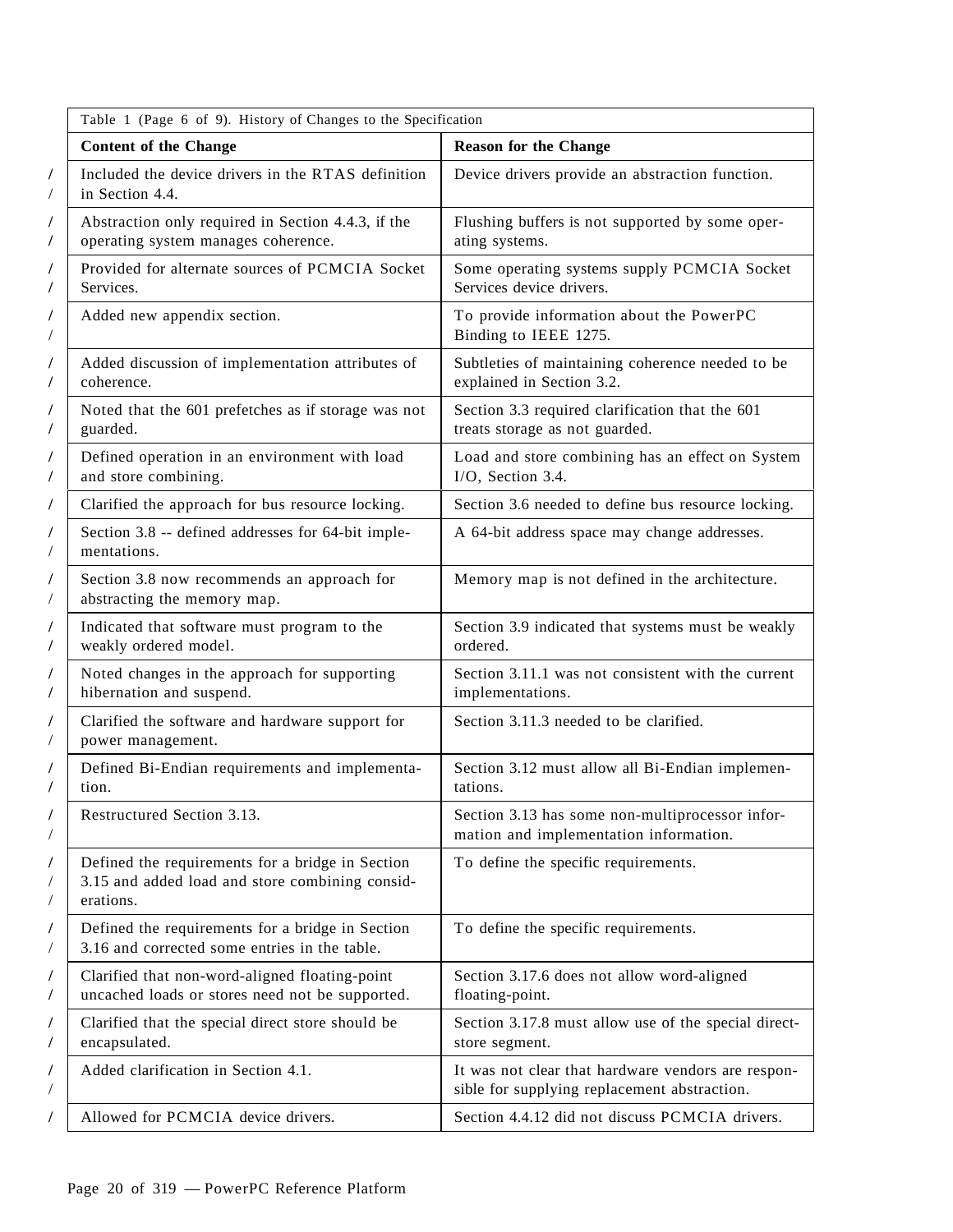| Table 1 (Page 7 of 9). History of Changes to the Specification                                                                                                 |                                                                                 |  |
|----------------------------------------------------------------------------------------------------------------------------------------------------------------|---------------------------------------------------------------------------------|--|
| <b>Content of the Change</b>                                                                                                                                   | <b>Reason for the Change</b>                                                    |  |
| Reworked Section 5.0 to include the Open<br>Firmware requirement and describe both the con-<br>ventional (i.e. legacy) approach and Open<br>Firmware approach. | Open Firmware should be made a requirement.                                     |  |
| Defined the addressing state in Section 5.4.1.                                                                                                                 | The addressing mode at the end of boot was not<br>clear.                        |  |
| Added Section 5.4.2, which defines the conditions<br>for getting service from Open Firmware during<br>run-time.                                                | Open Firmware may supply some function during<br>run-time.                      |  |
| Added Section 5.5.5.2 to describe NVRAM.                                                                                                                       | The NVRAM header file is hard to read.                                          |  |
| Section 5.6 notes that Open Firmware will replace<br>Residual data.                                                                                            | Open Firmware supplies information which is also<br>contained in Residual data. |  |
| Added section 5.6.2.                                                                                                                                           | Some terminology in Residual data is Plug and<br>Play.                          |  |
| Added section 5.7 to describe Open Firmware.                                                                                                                   | Open Firmware is in the appendix.                                               |  |
| Defined serial port addresses and reserved some<br>addresses.                                                                                                  | Section 6.1.5 does not define all serial port<br>addresses.                     |  |
| Made changes in Sections 6.1.5.3, 6.1.5.8, and<br>6.1.5.9.                                                                                                     | The meaning of some bits changed in port 80C,<br>81C, and 850.                  |  |
| Section 6.1.6 defines that all PCI interrupts go to<br>15.                                                                                                     | PCI interrupts are routed to a single interrupt.                                |  |
| Section 6.3.3.1, A.1.8, and A.2.5 were changed.                                                                                                                | System I/O bridge changed to a ZB part number.                                  |  |
| Section 6.4 was modified to show different Endian<br>switching and clarify that this approach applies<br>only to 601.                                          | Endian switching with cache enabled is easier.                                  |  |
| Section 6.4 defines the implications on boot and<br>Endian switching.                                                                                          | Endian switching is dependent upon the location<br>of the byte reversal.        |  |
| Sections 6.7.1 and 6.7.4 were changed.                                                                                                                         | Some signal names were changed.                                                 |  |
| Section 6.7.3 includes better figures and more part<br>numbers.                                                                                                | To define the SRAM used in the cache.                                           |  |
| Section A.1.2 was modified to show different<br>Endian switching and clarify that this approach<br>applies to other PowerPC processors.                        | Endian switching with cache enabled is easier.                                  |  |
| Section A.1.2 defines the implications of boot and<br>Endian switching.                                                                                        | Endian switching is dependent upon the location<br>of the byte reversal.        |  |
| Changed section A.1.13.                                                                                                                                        | PCMCIA controller was changed.                                                  |  |
| Section A.4 and A.5 show more PCI adaptors.                                                                                                                    | More PCI adaptors should be included in higher-<br>performance systems.         |  |
| Clarified and expanded the implementation infor-<br>mation in Section A.6.                                                                                     | Alternate interrupt structures needed for multi-<br>processors.                 |  |
| Section B.4 indicates multiple apertures are an<br>alternative.                                                                                                | Multiple apertures could be used to address each<br>graphics pixel depth.       |  |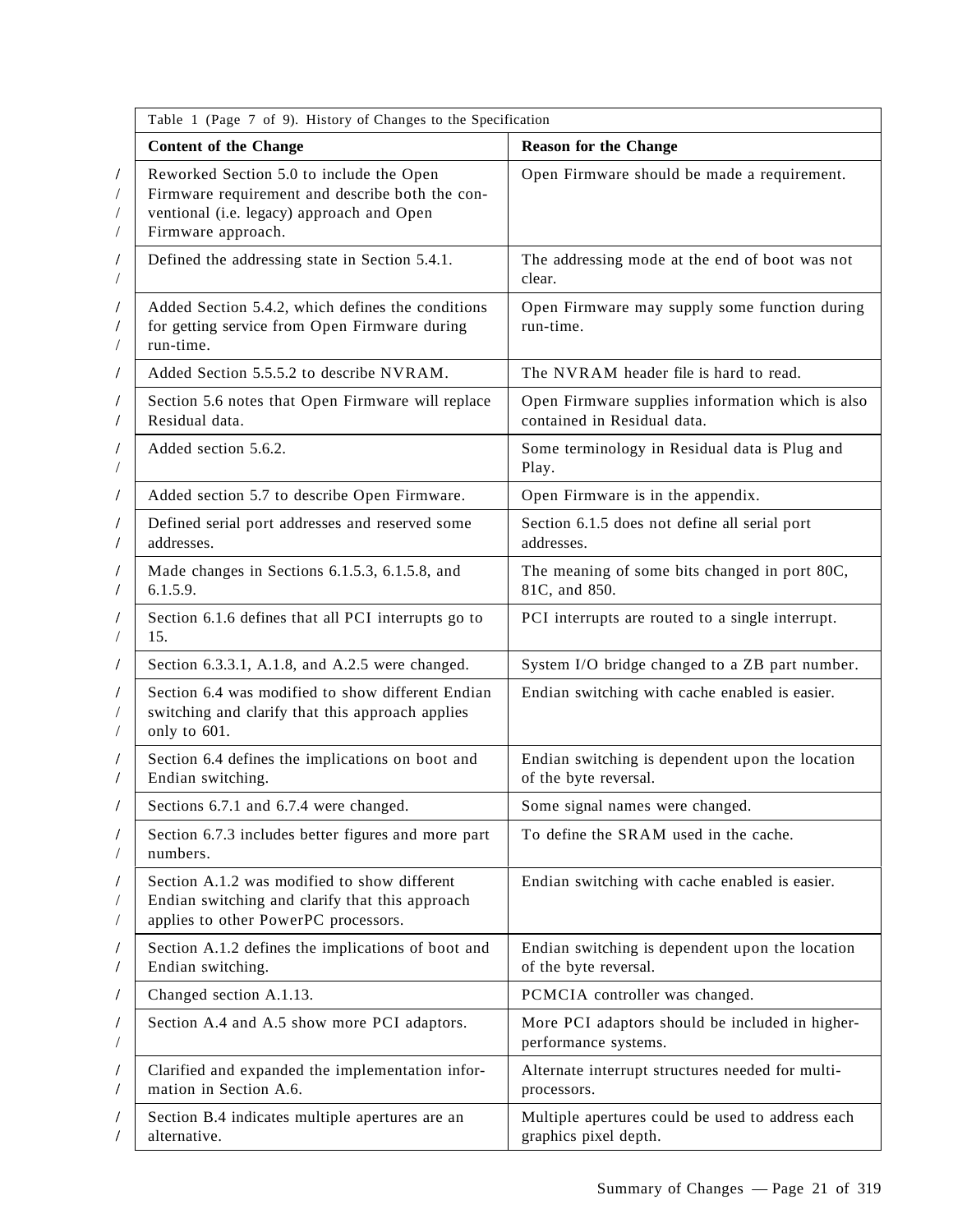|             | Table 1 (Page 8 of 9). History of Changes to the Specification                                                                                     |                                                                                            |  |
|-------------|----------------------------------------------------------------------------------------------------------------------------------------------------|--------------------------------------------------------------------------------------------|--|
|             | <b>Content of the Change</b>                                                                                                                       | <b>Reason for the Change</b>                                                               |  |
| /<br>Г      | Section C.1 included.                                                                                                                              | Some devices (e.g. keyboard) are listed under a<br>bus heading.                            |  |
| /           | Expanded list of graphics adaptors in Section C.2.                                                                                                 | Latest models of graphics adaptors were not listed.                                        |  |
| /           | Added PCMCIA bridges in Section C.3.                                                                                                               | To expand the list of PCMCIA bridges.                                                      |  |
| /           | Added explanation in Section C.5.                                                                                                                  | The 1.2 MB capacity varies the disk speed.                                                 |  |
| /<br>Г      | Section D.1 now lists the Windows NT porting<br>center.                                                                                            | A Windows NT porting center is available.                                                  |  |
| /<br>/      | Clarified processors supported in Sections D.5.1,<br>E.5.1, and F.5.1.                                                                             | Not every PowerPC processor may be supported<br>by every operating system.                 |  |
| /<br>/<br>Г | Sections D.5.5, D.12, E.5.4, E.12, F.5.4, F.5.5,<br>and F.12 were changed to indicate what was<br>required by the standard hardware configuration. | Some requirements for devices are not operating<br>system requirements.                    |  |
| /           | Sections D.6, E.6, and F.6 were clarified.                                                                                                         | Tape drive is recommended as a backup medium.                                              |  |
| /           | Section D.8 includes a new table.                                                                                                                  | To indicate the effect on software of hardware<br>changes.                                 |  |
| /           | Section E.1 contains new contact numbers.                                                                                                          | AIX contact numbers were incorrect.                                                        |  |
| /<br>Г      | Sections D.3, E.3, and F.3 were added.                                                                                                             | To include some of the operating environment<br>characteristics of the operating system.   |  |
| T           | Sections E.1 and E.4 were changed.                                                                                                                 | The AIX product plan was revamped.                                                         |  |
| L<br>/      | Sections E.5.5 and E.5.6 were changed.                                                                                                             | AIX is dependent upon the native attachment of<br>devices.                                 |  |
| 7           | Section E.8 -- removed any notion of a<br>abstraction layer.                                                                                       | The AIX kernel is the software abstraction for<br>AIX.                                     |  |
| T<br>/      | Reworded Section F.1.                                                                                                                              | Workplace OS is not an operating system, but a<br>kernel which supports operating systems. |  |
| /           | Appendix G was filled out.                                                                                                                         | Information for the Solaris operating system was<br>obtained.                              |  |
| /<br>Γ      | Appendix I now contains the PowerPC supple-<br>ment to IEEE 1275 for Open Firmware.                                                                | To publish the PowerPC specific Open Firmware<br>information.                              |  |
|             | The Bibliography was expanded to include every<br>referenced document.                                                                             | The Bibliography was not complete.                                                         |  |
|             | The Additional Information section was expanded.                                                                                                   | To indicate where documents can be ordered.                                                |  |
|             | Changes for Version 1.1                                                                                                                            |                                                                                            |  |
|             | Various clerical changes.                                                                                                                          | To correct some minor typographical errors.                                                |  |
|             | Corrected references to The PowerPC Architecture<br>manual in Chapter 2 and the Bibliography.                                                      | This manual is now published by an outside pub-<br>lisher.                                 |  |
|             | Added recommendation for software in Sections<br>2.3.2 and 6.3.3.2.                                                                                | The floppy light will light during polling.                                                |  |
|             | Identified the IEEE definition of the ISA bus in<br>Section 2.9.10.                                                                                | The IEEE ISA bus document was not defined.                                                 |  |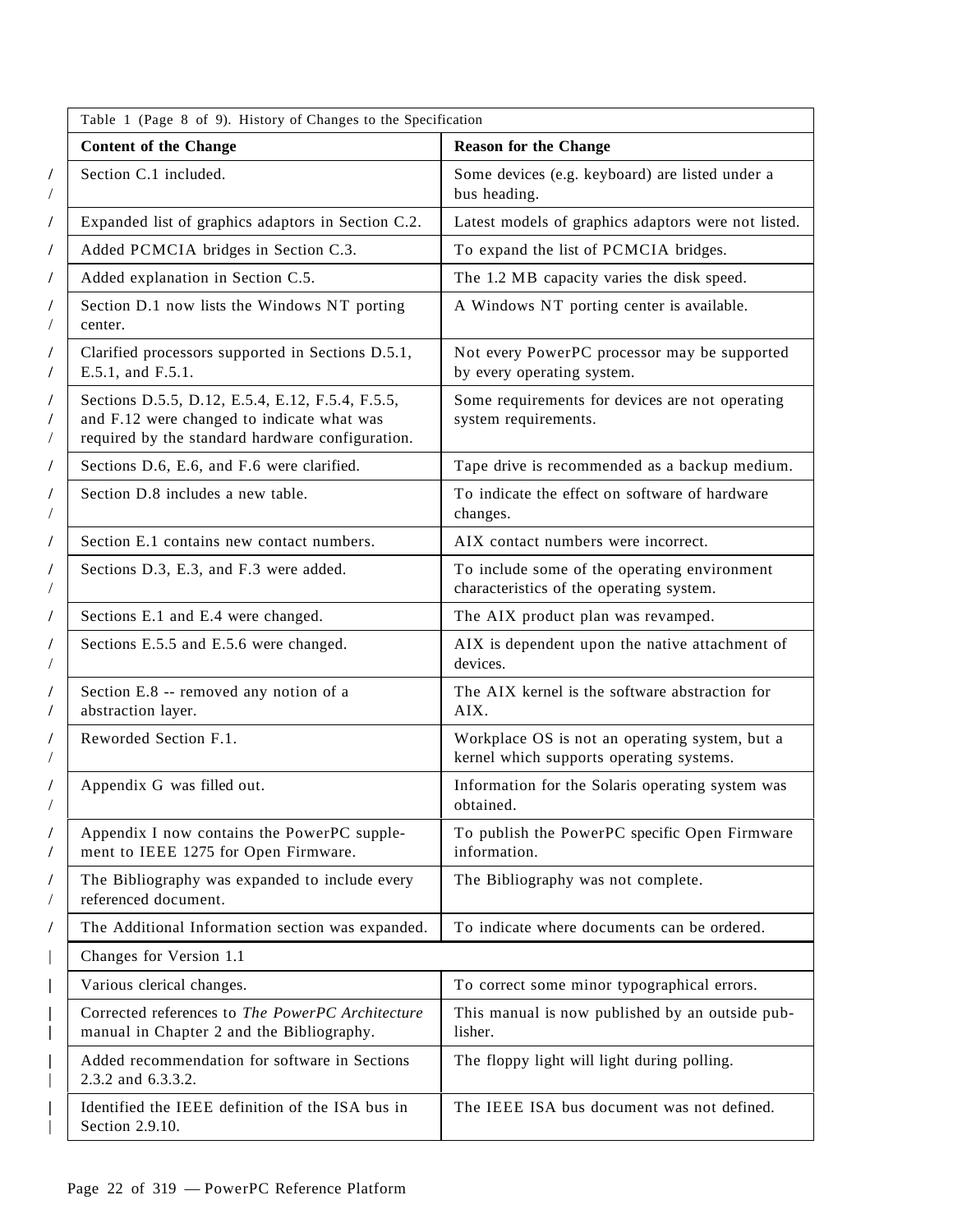| Table 1 (Page 9 of 9). History of Changes to the Specification                                                        |                                                                                                                     |
|-----------------------------------------------------------------------------------------------------------------------|---------------------------------------------------------------------------------------------------------------------|
| <b>Content of the Change</b>                                                                                          | <b>Reason for the Change</b>                                                                                        |
| Clarified the resource locking information in<br>Section 3.6.                                                         | The resource locking section needed more infor-<br>mation.                                                          |
| Deleted reference in Section 3.12.1.                                                                                  | A doubleword byte reversal instruction was not<br>defined.                                                          |
| Indicated a second source for the paper in Section<br>3.12.1.                                                         | To make it easier for the public to obtain tech-<br>nical reports.                                                  |
| Deleted a requirement in Section 5.1.2.                                                                               | There is no reason to restrict booting to 16 colors.                                                                |
| Indicated in Section 5.4.1 that the boot is allowed<br>to pass control in Little-Endian mode in some sit-<br>uations. | Boot should be able to pass control to Little-<br>Endian operating systems in Little-Endian mode.                   |
| Changes made in Sections 5.5.5.1, 5.6.1 and 5.6.2.                                                                    | Development has shown errors and a need for<br>additional information in the NVRAM, Residual<br>and PNP structures. |
| Defined the CRC algorithm in Section 5.5.5.2.                                                                         | The CRC polynomial was not defined.                                                                                 |
| In Section 5.6, described and referenced the addi-<br>tional appendices.                                              | To include vendor-specific Plug and Play exten-<br>sions used by AIX and a residual data dump.                      |
| Clarified in Section 6.2.5 the clock chips used in<br>the Reference Implementation.                                   | To define the clock chips.                                                                                          |
| In Appendix A.1.14, defined the Western Digital<br>device.                                                            | The graphics adaptor in the Portable was not<br>defined.                                                            |
| Several changes were made in Appendix A.1.                                                                            | The implementation of the portable has changed<br>slightly.                                                         |
| Described AIX 4.1.1 in Appendix E.                                                                                    | AIX has been updated since this specification was<br>first published.                                               |
| Appendix I is the updated version of the PowerPC<br>supplement.                                                       | The PowerPC Open Firmware committee has an<br>approved version of the supplement.                                   |
| The section titled "Obtaining Additional Informa-<br>tion" was updated.                                               | This specification is available electronically.                                                                     |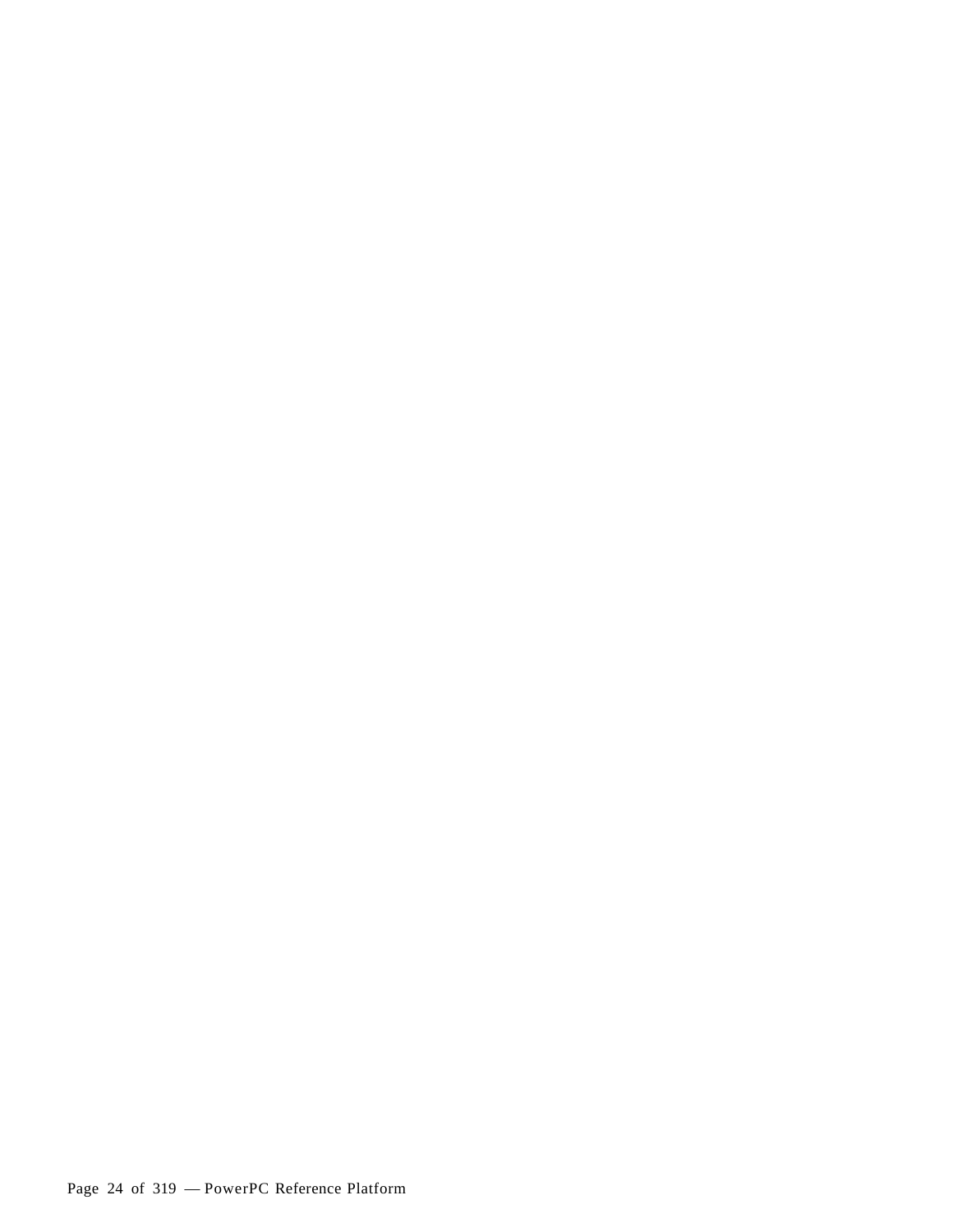# **1.0 Introduction**

Today's computer systems exist in a wide range of environments, from hand-held portables to room-size mainframes. The largest percentage of computer systems are personal-use systems based on the IBM PC/AT\*, Apple Macintosh\*\*, or a variety of workstation-level RISC architectures. These machines cover the needs of personal productivity, entry engineering design, entry commercial data management, information analysis, and database, file, and application servers. But with all their performance and functionality, their architectures can limit the systems designer's ability to add new features without jeopardizing operating system or application compatibility. These limitations restrict the use of hardware and software enhancements which promise improved user interfaces, faster system performance, and broader operating environments.

Technological advances have outpaced the computer industry's ability to utilize them. Application and / operating system compatibility issues prevent system designers from using many new architectures and interfaces. Many times, system designers must carry obsolete hardware structures to maintain compatibility. To be sustainable and continue to grow, the computer industry must define computer architectures which allow system and application designs to utilize the latest silicon, interface, storage, display and software technologies. The key to these new computer architectures is the ability of the software to abstract the hardware from the operating system kernel and applications without sacrificing compatibility or performance.

# **1.1 PowerPC Reference Platform Philosophy**

The creators of the *PowerPC\* Reference Platform Specification* believe that software, from power-on self test (POST) and diagnostics to operating systems and applications, drives the usability and acceptance of a computer system. The computer user judges the effectiveness of a system by its user environment, responsiveness, functionality, and reliability. The system software controls these attributes by leveraging the hardware features and performance to provide a total system solution.

Independent software vendors need the promise of a large installed base of hardware systems to justify the development expense for today's operating systems and applications. To create this large installed base of systems, an industry-standard computer system architecture is required. This computer system architecture must yield systems for the personal computer and workstation industry that leverage the latest digital technologies. The key features of the architecture must be: 1) its ability to allow hardware vendors to differentiate, 2) its ability to use industry-standard components and interfaces, and 3) its ability to support optimization of operating system and application performance. This type of open system architecture allows hardware system vendors to develop differentiated yet compatible systems -- each system is able to / run any of the compatible operating systems as well as applications ported to those operating systems and the system architecture.

### **1.2 Purpose of Document**

The *PowerPC Reference Platform Specification* provides a description of the devices, interfaces, and data formats required to design and build a PowerPC based industry-standard computer system. It is written to create a hardware standard, which when coupled with the hardware abstraction software provided by the operating system or hardware system vendors, allows the computer industry to build PowerPC systems which all run the same shrink-wrapped operating systems and the same shrink-wrapped applications for those operating environments. This specification defines a system architecture which covers most traditional computer systems, from portables to servers. It gives system developers the freedom to choose the level of market differentiation and enhanced features required in a given computing environment without carrying obsolete interfaces or losing compatibility.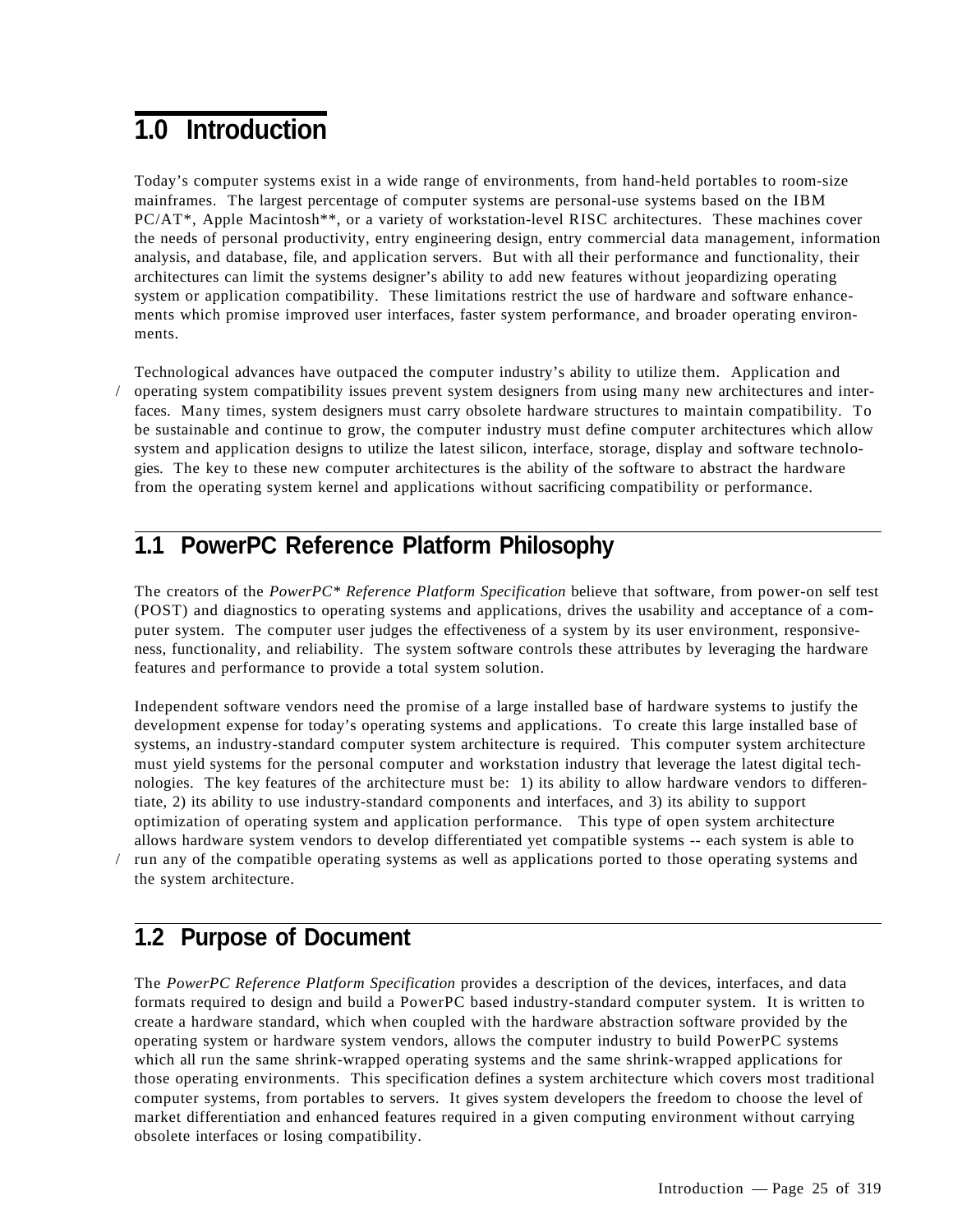This specification defines the minimum functional requirements needed for a compliant PowerPC Reference Platform implementation. It also provides a list of recommended hardware subsystems, devices and interfaces, which if used in a PowerPC Reference Platform implementation, yield a level of functionality required by most operating environments. This specification also describes a reference implementation which is a fully functional PowerPC Reference Platform system design supporting all operating systems and applica- / tions which are being ported to this reference platform. This Reference Implementation provides an example to which system developers can compare, allowing them a better understanding of their own design goals. The reference implementation may be built by any system vendor seeking to minimize development expense for software and hardware. But hardware platform developers maintain freedom of implementation below the level of the abstracted interfaces defined by each of the operating systems. A hardware system vendor may change subsystems from those used in the Reference Implementation. Abstraction software must be supplied for the supported operating systems by either the hardware system vendor or operating system vendor.

The *PowerPC Reference Platform Specification* is written primarily for system developers. It defines the hardware devices, subsystems, interfaces and firmware required for a compliant implementation. It contains operating system-specific descriptions and references to their hardware abstraction approach. The combination of abstraction software and this pliant hardware specification allows system vendors to differentiate while maintaining binary compatibility at the operating system and application level. This system implementation flexibility is called "compatible differentiation." Compatibility is achieved through the use of industrystandard interfaces, system structures, device drivers, and software abstraction of hardware subsystems. The software abstraction of hardware provides expanded opportunities for differentiation by allowing enhancement of the Reference Implementation with devices abstracted from the operating systems and applications. Since abstraction layers and device drivers are operating system dependent, this differentiation comes at a cost -- differentiation requires the hardware system vendor or operating system vendor to develop software for each operating system to be supported.

Subsystem and chip vendors may also reference these specifications when developing support devices for these systems. But many of these vendors will want to consult with a system design group to understand the requirements of a given environment. It will be impossible for a single chip set to provide optimal performance and function for all cost points and all operating environments. Cost, performance, functionality, silicon process characteristics and development time will drive many design decisions.

Finally, operating system vendors may use this specification as a reference to determine the level of functionality required in a hardware abstraction layer. The specification shows the hardware subsystems which are likely to change and therefore may need hardware abstractions. Recommendations regarding the functionality of abstraction layers are also made.

# **1.3 PowerPC Reference Platform Goals**

The goals of this specification are as follows:

- To create an open industry standard to be used for the implementation of PowerPC based systems and to support the hosting of operating systems and applications to PowerPC Reference Platforms. This specification itself is available to the industry and can be used by any hardware or software vendor to develop PowerPC products.
- To provide a specification which covers most traditional computing environments, from portables to servers. Eventually, nontraditional information systems like PDAs and Personal Communicators will be covered as addenda or new chapters to the base specification. This specification will grow as new computing environments are defined. This specification will continue to provide open industry-standard system architectures to hardware and software vendors.
- To leverage the high-volume personal computer component market for chip sets, devices and subsystems whenever possible. Many parts of a computer system need not be differentiated from other competitors.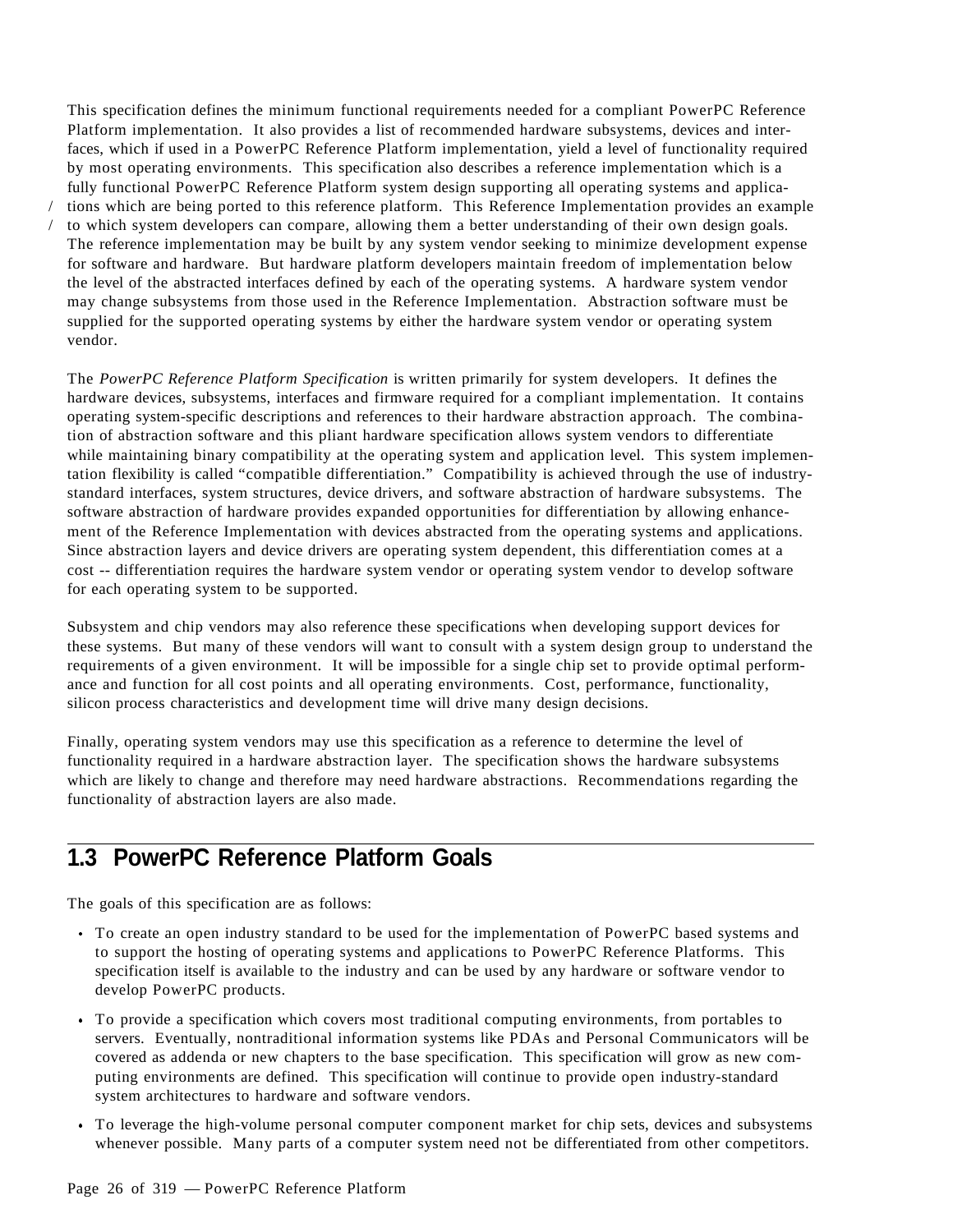Certain system attributes like low-speed communication ports can be easily implemented with off-theshelf parts. Being able to use readily available personal computer components minimizes system cost; minimizes development time and expense; provides multiple suppliers; and simplifies porting of many operating systems, firmware and device drivers.

- To leverage existing and future industry-standard buses and interfaces. Existing bus architectures (i.e. ISA, VME, Micro Channel Architecture\* (MCA), NuBus, etc.) provide an established base of adaptors and are well understood by card and system designers. These existing bus architectures also have a proven level of performance and functionality. Also, established industry-standard interfaces (i.e. SCSI, IDE, LocalTalk\*\*, Ethernet\*\*, etc.) and newer bus architectures, interfaces and protocols (i.e. PCI, PCMCIA, Serial SCSI, ATM, etc.) provide higher levels of performance or utility not achievable by the older standards. The *PowerPC Reference Platform Specification*, coupled with software abstractions of hardware and device drivers, allows the system designer to determine which buses, interfaces, and protocols best suit the target system environment.
- To allow compatible differentiation through the use of abstracted hardware interfaces and device drivers. The operating systems written for PowerPC Reference Platform-compatible systems will provide a predefined level of loadable abstractions. This allows hardware subsystem and interface variations without affecting compatibility with the operating system kernels and their respective applications. The *PowerPC Reference Platform Specification* DOES NOT define a universal BIOS in ROM because that would tie all operating systems to a single difficult-to-change interface, defined in terms of current technology. Operating systems can optimize their abstraction interfaces while supporting a wide range of environments and implementations. This structure can also leverage new software and hardware technologies without losing compatibility with older systems or applications.
- To provide address map relocation. Another key attribute of this specification is the relocatability of devices and subsystems within the PowerPC address space. Subsystem address information, which defines where I/O devices reside, is stored by the system designer and passed to the operating systems. The architecture also allows the use of multiple and identical buses and adaptors in the same system without address conflicts. This is very important in computing environments requiring a significant amount of I/O.
- To place control of power management in the operating system. It is important that the combination of hardware and software systems be designed to minimize power consumption through automatic powersaving methods. For environmental and cost reasons, systems not being used should minimize their power consumption. The goal is to have all PowerPC Reference Platform systems be power-conscious and conserve energy whenever possible.

# **1.4 Scope**

The *PowerPC Reference Platform Specification* is targeted primarily to system design houses, but provides valuable information for operating system, device driver, adaptor, and ASIC vendors. It will also assist value-added resellers. The specification supports all 32-bit PowerPC processors. It is intended to cover the following systems: portables, medialess systems, desktops, workstations, and servers. The specification allows support for multiple operating systems, each using different methods of abstracting hardware variations. Finally, because the *PowerPC Reference Platform Specification* requires machine abstractions, the specification accommodates the evolution of software and hardware technologies without losing system compatibility.

The *PowerPC Reference Platform Specification* covers these main areas:

• Hardware Configuration

The hardware configuration defines the minimum and recommended hardware standards and capacities required to be PowerPC Reference Platform compliant and compatible with targeted operating environ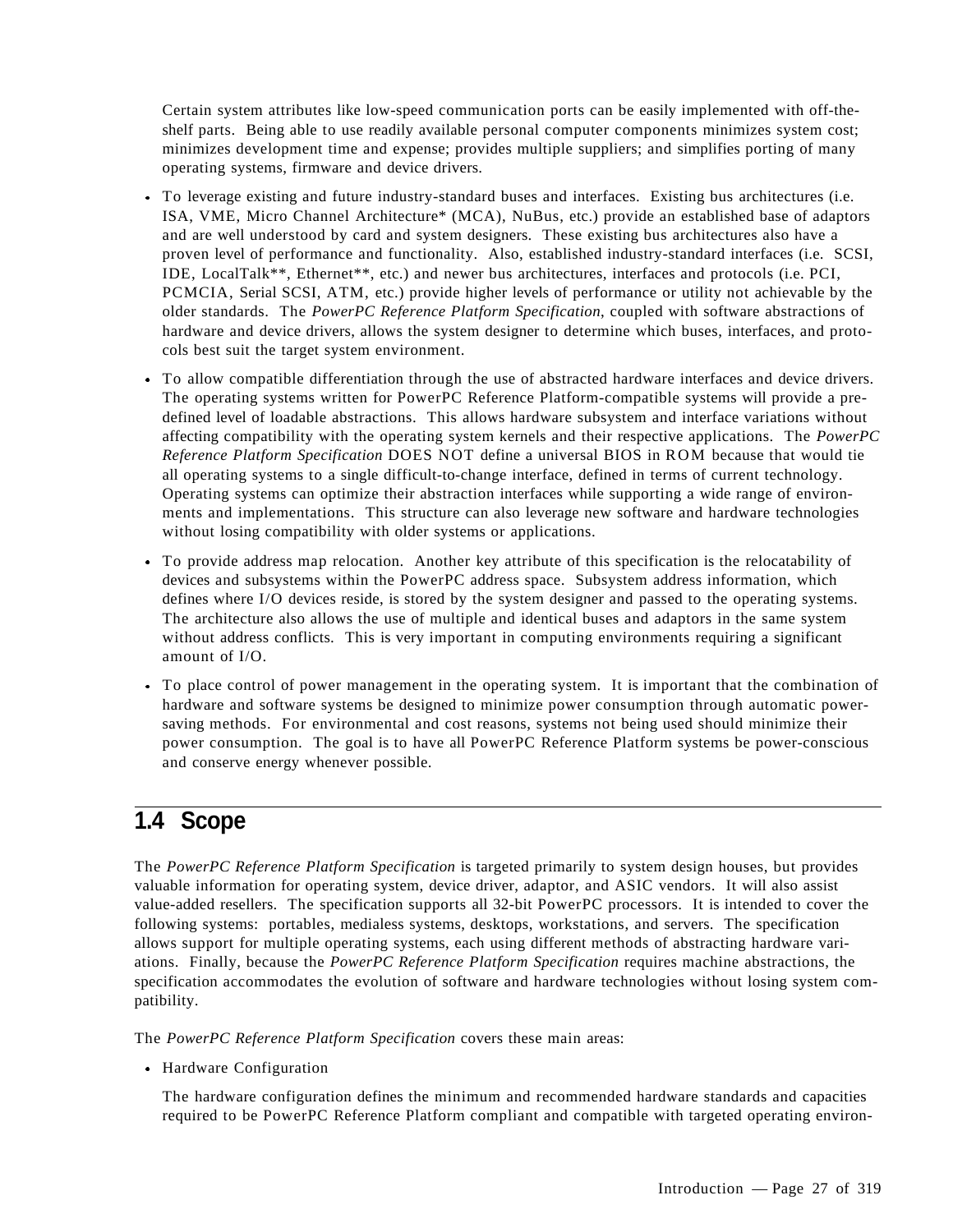ments. This section describes memory system, storage media, human interfaces, I/O device and expansion requirements for a PowerPC Reference Platform-compliant system.

• Architecture

The system architecture defines the minimum and recommended hardware system attributes required to design a compatible computer system. This section describes the key hardware and software architecture attributes and restrictions defined for PowerPC Reference Platform compliance.

Machine Abstractions

The Machine Abstractions section defines in general the approaches that software should take to bridge differences within PowerPC Reference Platform subsystems. Specific implementations of the machine abstraction are described and referenced in appendices for each operating system. System vendors may use this material to decide which subsystems can vary between PowerPC Reference Platform implementations.

• Boot Process and Firmware

This section provides information on standard software features supported by ROM-based system code. This covers all code executed before control is passed to the operating system kernel. Storage locations / for product configuration data are also defined. This section defines the PowerPC Reference Platform / boot architecture, which supports all targeted operating systems. This section also defines the boot structure used for loading operating systems from floppy, hardfile, CD-ROM, or networks.

Reference Implementation

This section describes an example implementation of a PowerPC Reference Platform-compliant system. This description may be used as a high-level design for vendors wanting to produce a compatible system or may be used as an example for vendors who want to produce a differentiated system. For those who require more detail, design kits for this reference implementation are available and may be obtained through the telephone numbers listed in the section of this document entitled "Obtaining Additional Information."

# / **1.5 PowerPC Reference Platform Brand and Certification**

/ To support the establishment of the PowerPC Reference Platform as an open standard and to verify consist- / ency with the architecture, a PowerPC Reference Platform brand and certification process will be established. / A hardware platform which passes the hardware compliance verification may use the "PowerPC Reference / Platform Compliant" brand or icon. Operating systems which pass the operating system compliance verifi- / cation may also use this label. This brand will be a helpful communications tool within the marketplace, / identifying systems which are ready to use compatible operating systems and applications. Also, this brand / will be helpful within the development community, between system developers and operating system devel- / opers, for the communication of function and requirements.

/ One or more independent laboratories will be qualified to provide the *PowerPC Reference Platform Specifi-* / *cation* certification for systems and operating systems. These laboratories will perform the verification and / approve results to provide certification of a PowerPC Reference Platform-compliant hardware system or / operating system.

/ For certification, a hardware system must demonstrate compliance to all hardware and firmware require- / ments in this specification in Sections 2.0, "Hardware Configuration," 3.0, "Architecture Guidance," and 5.0, / "Boot Process and Firmware." The system vendor will need to provide design details to the certification / laboratory in enough detail to demonstrate compliance to the requirements. The system vendor will have to / provide samples of the hardware system to the certification laboratory. The certification laboratory will / perform inspections and run test software on these samples.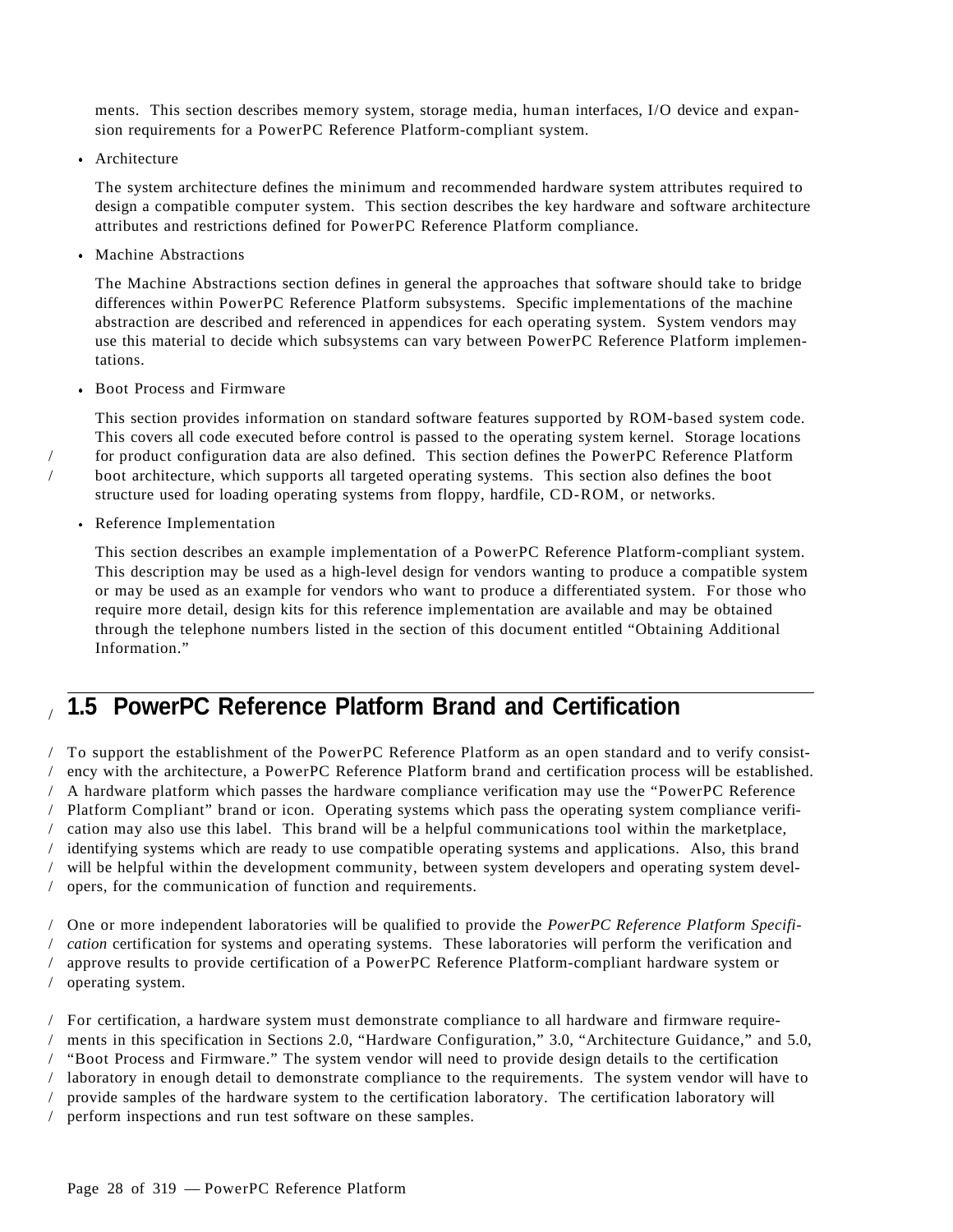/ In addition, a hardware system must demonstrate that it runs one of the operating systems ported to a / PowerPC Reference Platform. These operating systems are listed in the appendices of this specification. / The system vendor must provide any requisite abstraction software to the certification laboratory. The labo- / ratory will use a suite of functional tests to demonstrate that an operating system and some of its applica- / tions run on the platform. Systems certified as PowerPC Reference Platform compliant will be permitted to / use the brand and must identify the specific operating systems which they support. However, all operating / systems do not need to be certified on a vendor's system.

/ Operating systems which have been ported to PowerPC Reference Platform-compliant systems and which / comply with the software requirements in this document may be certified as PowerPC Reference Platform / compliant. Operating system requirements occur primarily in Section 4.0, "Machine Abstractions," but / some functions are defined in other sections. An operating system vendor would present its design and the / PowerPC version of the operating system to the certification laboratory. The laboratory would verify / through inspection and testing that the operating system met the requirements. An operating system which / is certified may display the PowerPC Reference Platform brand. Those that do not comply with the require- / ments may identify the specific hardware systems to which they have been ported.

/ Applications which have been rehosted to run on PowerPC Reference Platforms may be labeled as

/ "PowerPC Reference Platform Ready" and indicate the operating system under which the application runs.

/ No certification of applications is planned.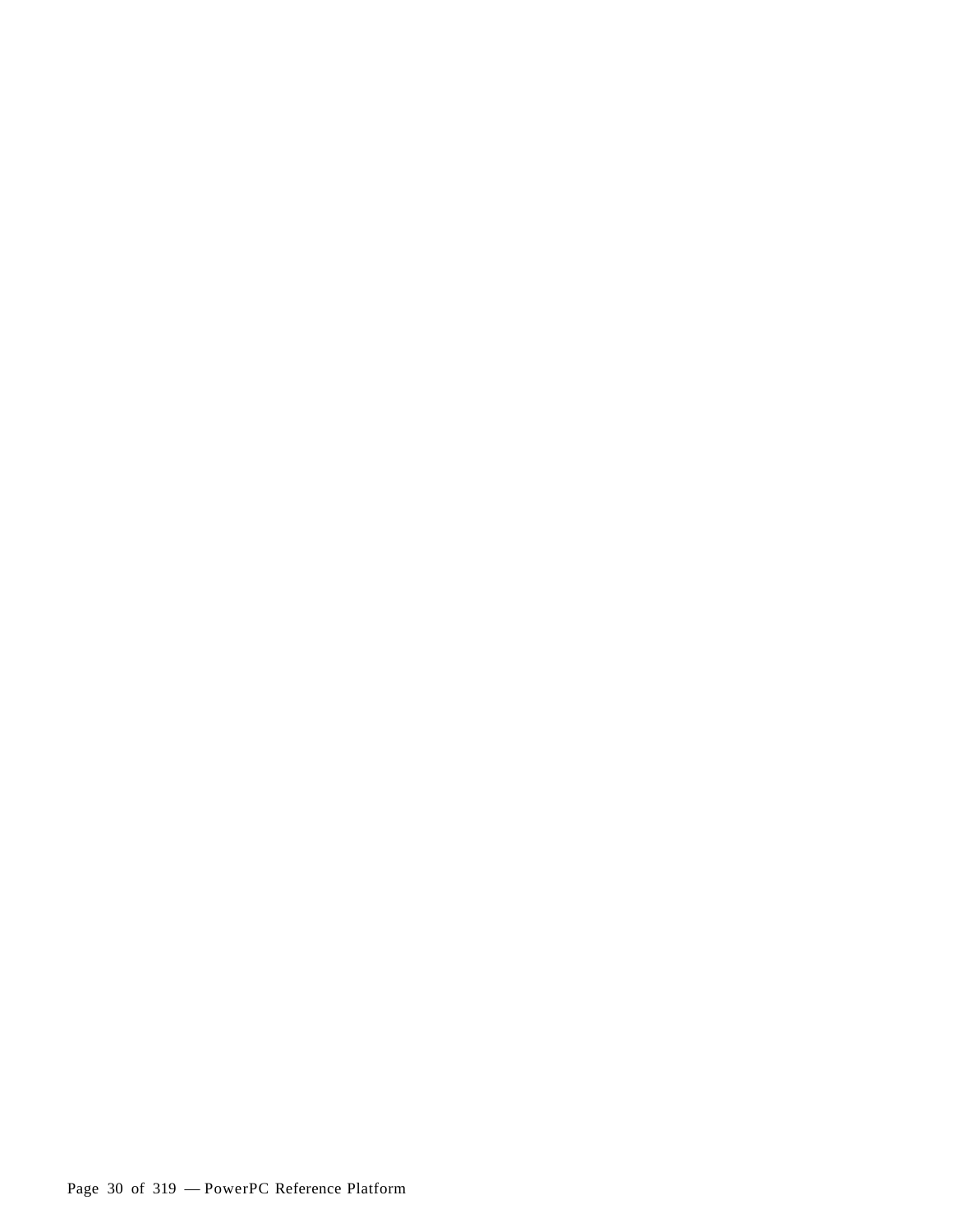# **2.0 Hardware Configuration**

/ This section describes standard subsystems that make up PowerPC Reference Platform-compliant systems. / The minimum compliant configuration and several other configurations are specified as sets of these subsys- / tems. Configuring PowerPC Reference Platform systems from standard subsystems guarantees a set of func- / tions and capabilities that are available to the operating systems and application software.

/ The next eight subsections discuss functions, requirements and recommendations pertaining to the processor, / memory, storage, human interface, Real-Time Clock, connectivity, expansion bus(es), and additional subsys- / tems. The ninth subsection defines interface standards for some of those subsystems. The last subsection / defines five typical configurations and summarizes required and recommended subsystems for each configura- / tion as well as for a minimum PowerPC Reference Platform-compliant machine. A table at the end of the / section shows the minimum requirements for a subset of each operating system targeted to be hosted on / PowerPC Reference Platform hardware systems.

/ Some capabilities described within this section are required to support at least one of the operating systems. These capabilities are stated in terms of "must." Every PowerPC Reference Platform-compliant machine must have these capabilities. Some capabilities are recommended for better usability or performance or to allow all operating systems to run on a PowerPC Reference Platform hardware system. These capabilities are described in terms of "recommended" or "strongly recommended." Those capabilities necessary to run all operating systems are identified. Some capabilities, while recommended in some configurations for performance reasons, are only optional in other configurations because of size, cost, power consumption or

/ other considerations. In some cases, additional information is presented to help explain the implementation

/ of these requirements and recommendations. These requirements, recommendations, and miscellaneous / points are intended for construction of systems in the near term. As technology evolves they will be changed

so that this specification stays current.

Hardware system vendors have to build systems that run effectively across the operating environments in which they expect to market their systems. It is possible to build a PowerPC Reference Platform-compliant hardware system that supports only one of the operating systems, but this is not a recommended approach.

/ By implementing all recommended system elements and features, hardware system vendors can ensure that

/ all target operating systems will be supported.

### **2.1 Processor Subsystem**

/ This subsystem contains the processor(s) that operate on the data and instructions of the applications and / operating systems. Requirements, recommendations and miscellaneous information follow:

#### *Requirements*

- The processor subsystems for all compliant systems must comply fully with the PowerPC architecture. | The PowerPC architecture is defined in *The PowerPC Architecture*, ISBN 1-55860-316-6. This architec
	- ture description is broken into three parts as defined below:

Book I, *PowerPC User Instruction Set Architecture* Book II, *PowerPC Virtual Environment Architecture* Book III, *PowerPC Operating Environment Architecture*

- The processor subsystem time base (described in *The PowerPC Architecture*, Book III) must produce a minimum timing resolution of 500 nsec.
- The PowerPC 601 maintains a Real-Time Clock (RTC) rather than the time base. This Real-Time Clock must be driven by a 7.8125-MHz oscillator.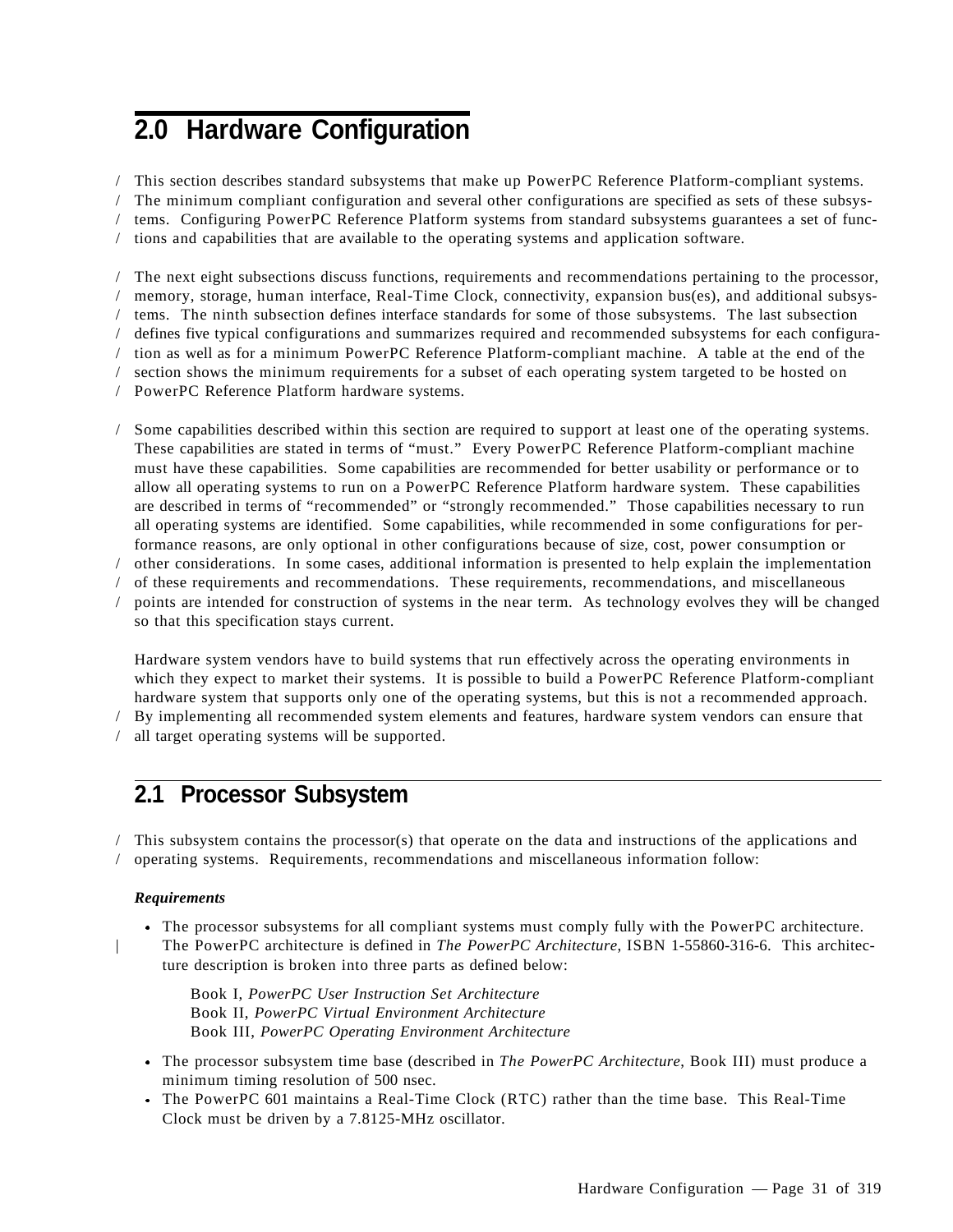#### *Recommendations*

/ Processor bus frequencies of at least 20 MHz are recommended under normal operating conditions (e.g. / not in power savings modes).

#### *Miscellaneous*

- The architecture does not dictate the source of the time base frequency and other frequencies within the / system. The 603, for example, increments the time base once every four bus clocks of the local
- / PowerPC processor bus. In this case, the recommended minimum processor bus frequency of 20 MHz would support the time base resolution requirement.
- / The PowerPC architecture requires that either a processor provide an implementation-specific interrupt
- / to software when the time base frequency is changed and provide a means to determine the current / update frequency, or the time base frequency must be under software control.

### **2.2 Memory Subsystems**

Six memory subsystems are described in the following subsections: System Memory, System ROM, Nonvolatile Memory, I/O Memory, System I/O, and External Cache.

### **2.2.1 System Memory**

/ System Memory refers to the portion of the memory map for a system where executable instructions and / data for the applications and operating systems reside. Requirements, recommendations, and miscellaneous information follow:

#### *Requirements*

- / A system must have a minimum of 8 MB of System Memory, but some operating systems may require more.
	- A system must provide for expansion of System Memory to at least 16 MB.
	- System Memory must meet the coherency and serialization requirements defined in *The PowerPC Architecture*, Books II and III.
	- The processors of a system must be able to read and write System Memory.
	- The state of System Memory must be valid as long as power is applied to the memory subsystem.
	- The System Memory must support the processor memory transactions for all target processors except as described in Section 3.17, "PowerPC Architecture Features Not Recommended." All the transactions are defined in processor-specific user's manuals.
- / The memory controller for a system must fully decode the processor-generated addresses for System / Memory and must not have aliases.

#### *Recommendations*

- It is recommended that a minimum of at least 16 MB of System Memory be supplied on any system. / With this amount of memory, a hardware system will support any one of the operating systems that will run on PowerPC Reference Platform systems (refer to appendices).
	- It is strongly recommended that a hardware system provide expansion capability of System Memory to at least 32 MB.
	- It is recommended that System Memory be either parity checking or error checking and correcting (ECC).

#### *Miscellaneous*

System Memory is normally attached to a memory controller which is located on the local primary processor bus. Expansions to System Memory are added directly to the same bus on which the base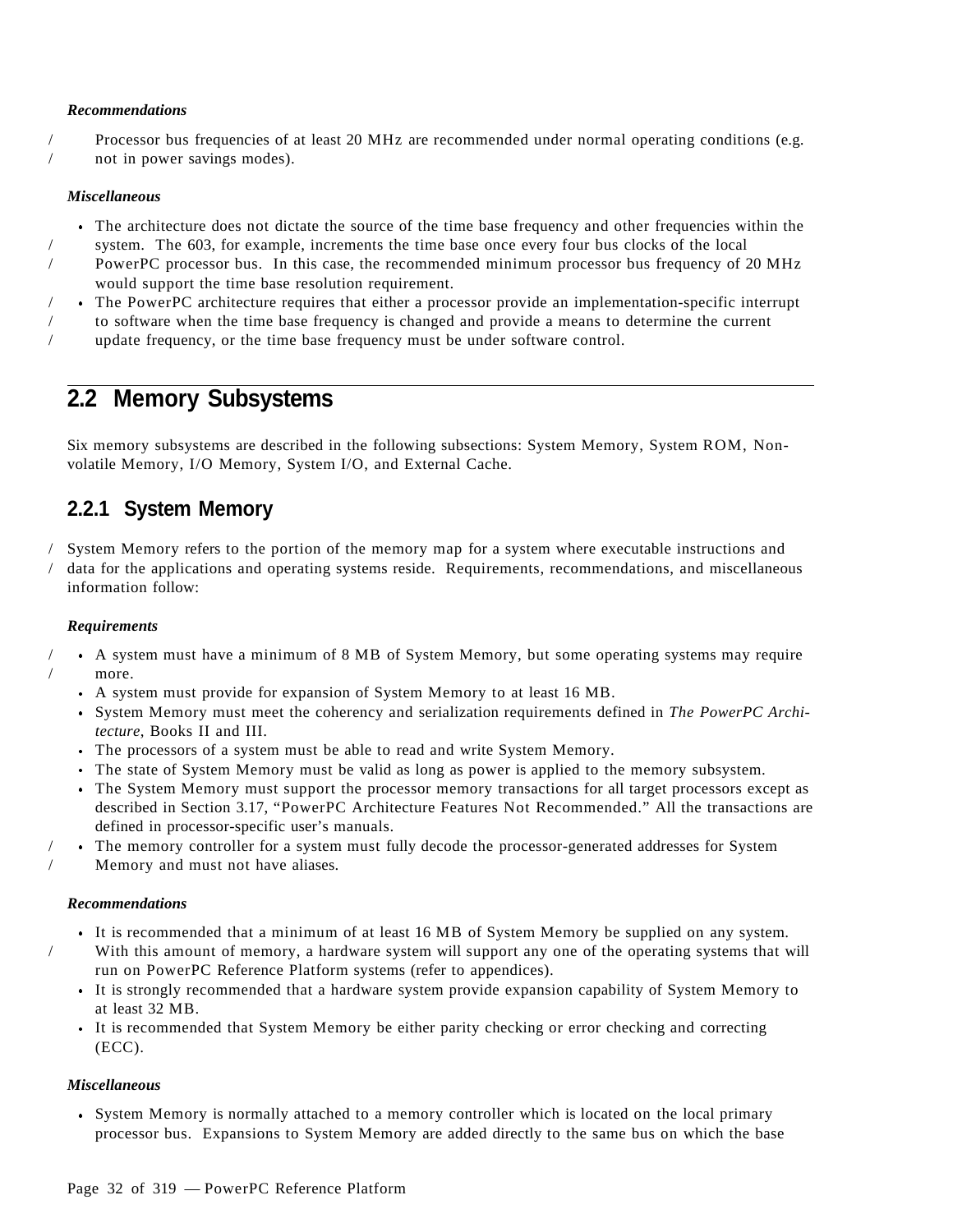System Memory exists. System Memory and expansions to System Memory may be located elsewhere as long as coherency is maintained. The most common implementation of main memory is DRAM.

 $\land$  A system vendor may put I/O device memory in the System Memory area. This memory is not

- / reported as System Memory by the boot process, but is reported as part of the I/O adaptor information.
- / Operating systems will treat this memory as I/O Memory. Cache snooping is not required for addresses in the range of the I/O device.

# **2.2.2 System ROM**

/ System ROM contains the power-on and boot firmware and data required by the system. The size of System ROM is dictated by the size needed to hold the firmware required by the system. Typically System ROM is implemented using ROM, EPROM, or Flash ROM. Requirements, recommendations, and miscellaneous information follow:

#### *Requirements*

- A system must include a System ROM.
- The System ROM must be readable by the system processor.
- System ROM must maintain its state in the absence of system power.
- If System ROM is cached, then System ROM must support burst transfers to the target processor.

#### *Recommendations*

It is strongly recommended that System ROM on all systems be writable by the system processor (e.g. Flash ROM).

#### *Miscellaneous*

- System ROM is not guaranteed to be accessible to the System I/O processors.
- 5.0, "Boot Process and Firmware," describes the functions that the firmware in System ROM may perform.

### **2.2.3 Non-volatile Memory**

Non-volatile Memory (NVRAM) is used to save system configuration and error indications across system boots. Requirements follow:

#### *Requirements*

- A system must contain a minimum of 4 KB of Non-volatile Memory.
- Non-volatile Memory must maintain its state in the absence of system power.
- Non-volatile Memory must be readable and writeable by the system processor.

### **2.2.4 I/O Memory**

/ I/O Memory refers to the area of the memory map of a system where memory for devices resides. This memory is accessed by a system processor using load and store instructions. Examples of I/O Memory include graphics buffers, communications buffers, and I/O processor memory. Requirements and miscellaneous information follow:

#### *Requirements*

- / Processor-generated addresses in the I/O Memory space must be converted by the system to the / addresses of the I/O device on the I/O bus.
- / The system must convert processor loads and stores for I/O Memory addresses to transfers and com-
- mands on the  $I/O$  bus.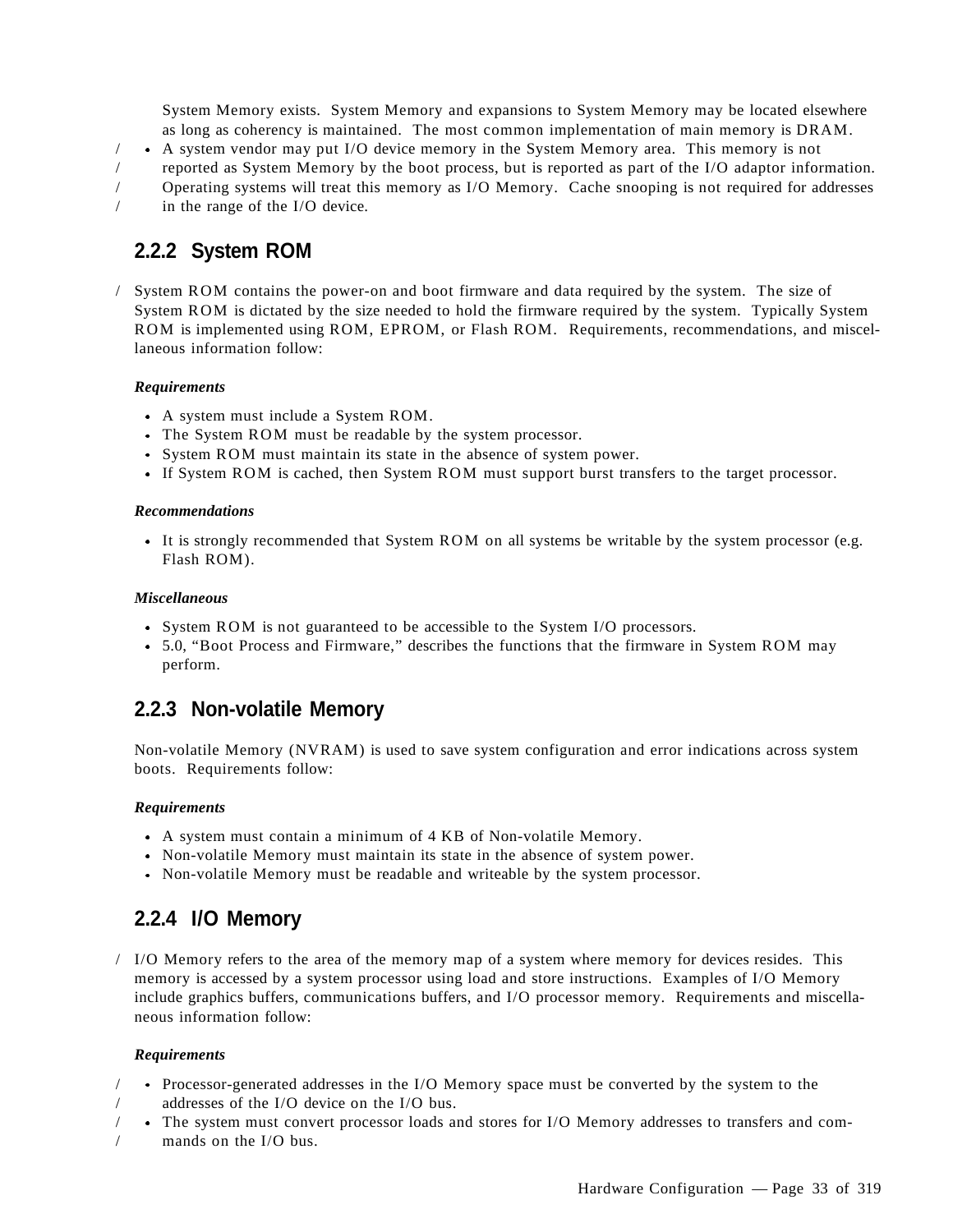#### *Miscellaneous*

- I/O Memory may exist on the system expansion bus(es) and is part of the I/O subsystems. When located on these buses it is typically not cached. I/O Memory may also be located on the primary / processor bus. In this case, it will participate in the hardware-managed coherency protocol, unless other
- / ports to the same area interfere.
- If I/O Memory were to be cached, then software would have to manage coherency. Some operating
- / systems do not support software-maintained coherency. A design that required software to maintain I/O / Memory coherency would exclude those operating systems.

### **2.2.5 System I/O**

Part of the memory subsystem is configured to handle the addressing and communications for I/O devices. Within the PowerPC architecture, I/O can be performed by loads and stores to or from areas of the memory space which are mapped to the I/O addresses of devices. This area of the memory map is called "System I/O" and the technique of using it through loads and stores is called "memory-mapped I/O." Requirements follow:

#### *Requirements*

- Processor-generated addresses in the System I/O memory space must be converted by the system to the addresses of the I/O device on the I/O bus.
- / The system must convert processor loads and stores for system I/O addresses to transfers and commands on the I/O bus.

### **2.2.6 External Cache**

An External Cache is a cache that resides between any on-chip processor caches and System Memory. Requirements and miscellaneous information follow:

#### *Requirements*

- If a system has an external cache, then that cache must follow the PowerPC architecture rules for maintaining coherency and serialization.
- If a system has an external cache, then that cache must be transparent to the software.

#### *Miscellaneous*

/ An external cache may be included as an optional part of a system. Typically, these are level two (L2) / caches, but may be level three (L3) or above if more than one level of cache is included on a processor / chip.

### **2.3 Storage Subsystems**

This section will describe four storage subsystems: hardfile, floppy, CD-ROM, and SCSI.

### **2.3.1 Hardfile**

Requirements, recommendations, and miscellaneous information follow:

#### *Requirements*

A system must have either a hardfile or hardfile capability (which is storage provided remotely via a network).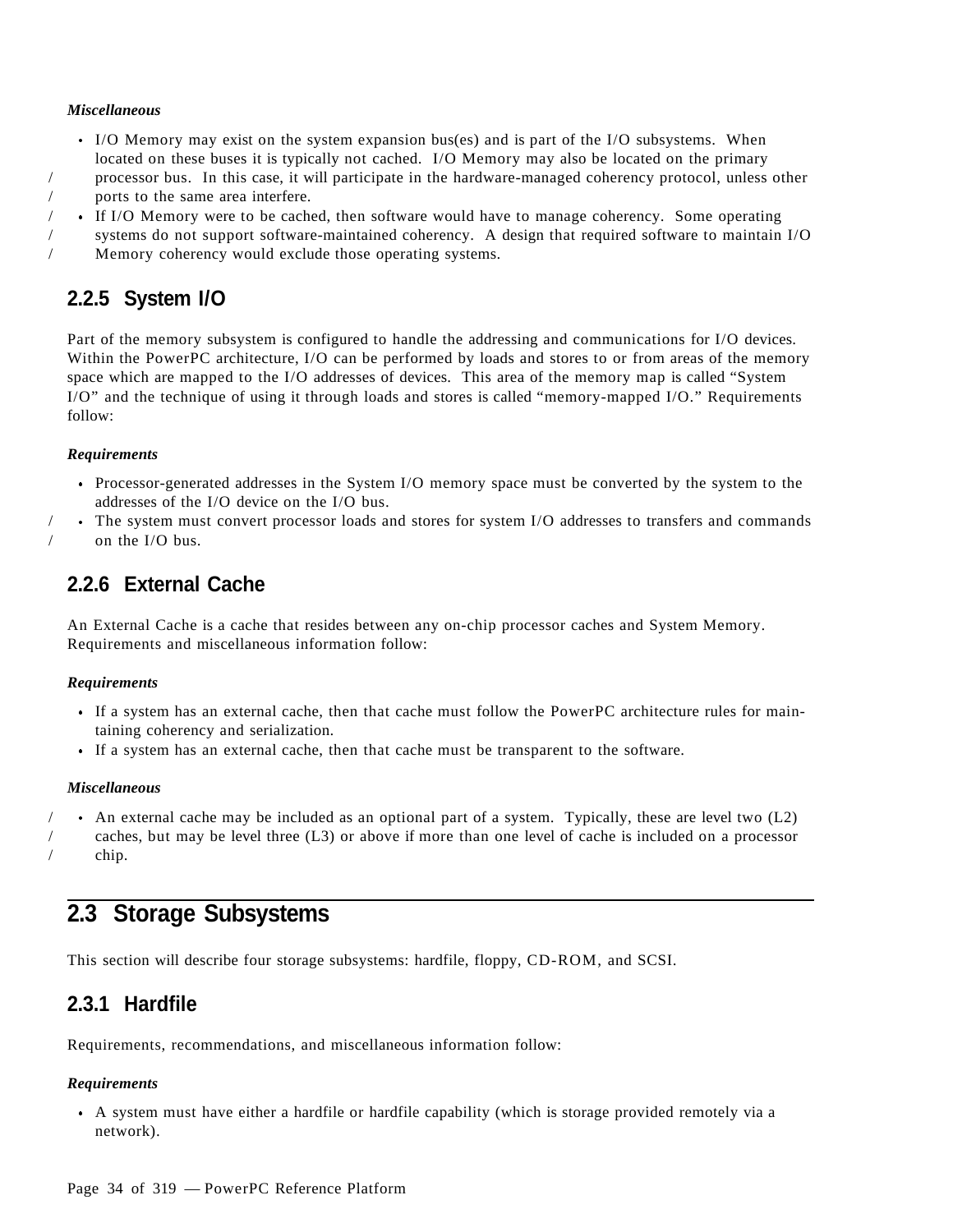- / If a system includes an internal hardfile, then the minimum size for that hardfile must be 120 MB of
- / formatted uncompressed storage. Some operating systems and some configurations may require more
- storage space.

#### *Recommendations*

It is strongly recommended that PowerPC Reference Platform systems capable of containing a hardfile / have one with a capacity of greater than 200 MB of formatted uncompressed storage. This size will be sufficient to support any of the operating systems in their basic configurations.

#### *Miscellaneous*

- / The minimum hardfile size was chosen to accommodate a client machine on a network with the smallest / operating system currently being ported to this specification. Other operating systems and other config urations may require more.
	- The hardfile capability may be achieved through direct connection such as SCSI or IDE, or it may be achieved through networking or an expansion adaptor.
- / The hardfile capability may be achieved with rotating media or with other storage technology that are supported by the operating systems.

### **2.3.2 Floppy**

Requirements, recommendations, and miscellaneous information follow:

#### *Requirements*

- If a system includes an internal floppy drive, then that drive must support 3.5-inch, 1.44-MB MFM-format floppies.
- Systems that provide floppy capability must achieve this capability through direct connection to a floppy / drive and not through network attachment.
- / If a system includes floppy drives and is shipped from the manufacturer after June 1, 1995, then the
- / system must provide to software the capability to poll each drive up to one hundred times a second to determine the presence of media in the drive.

#### *Recommendations*

- It is strongly recommended that all systems capable of containing a floppy drive have one as standard. This capability enhances data sharing and delivery of loadable device drivers.
- | It is strongly recommended that all floppy device drivers set both device select bits in the Drive Control | Register to ones.

#### *Miscellaneous*

- / An optional feature of floppy drives is auto-eject capability that allows the software to control ejection of the media.
- | Currently most floppy device drivers leave both bits in the Drive Control Register set to 0 (e.g. Drive 1). | In instances of polling with some floppy controllers, this setting may cause the access lamp to be lit.

### **2.3.3 CD-ROM**

Requirements, recommendations, and miscellaneous information follow:

#### *Requirements*

/ If a system includes a CD-ROM device, then system software must support at a minimum the ISO 9660 standard.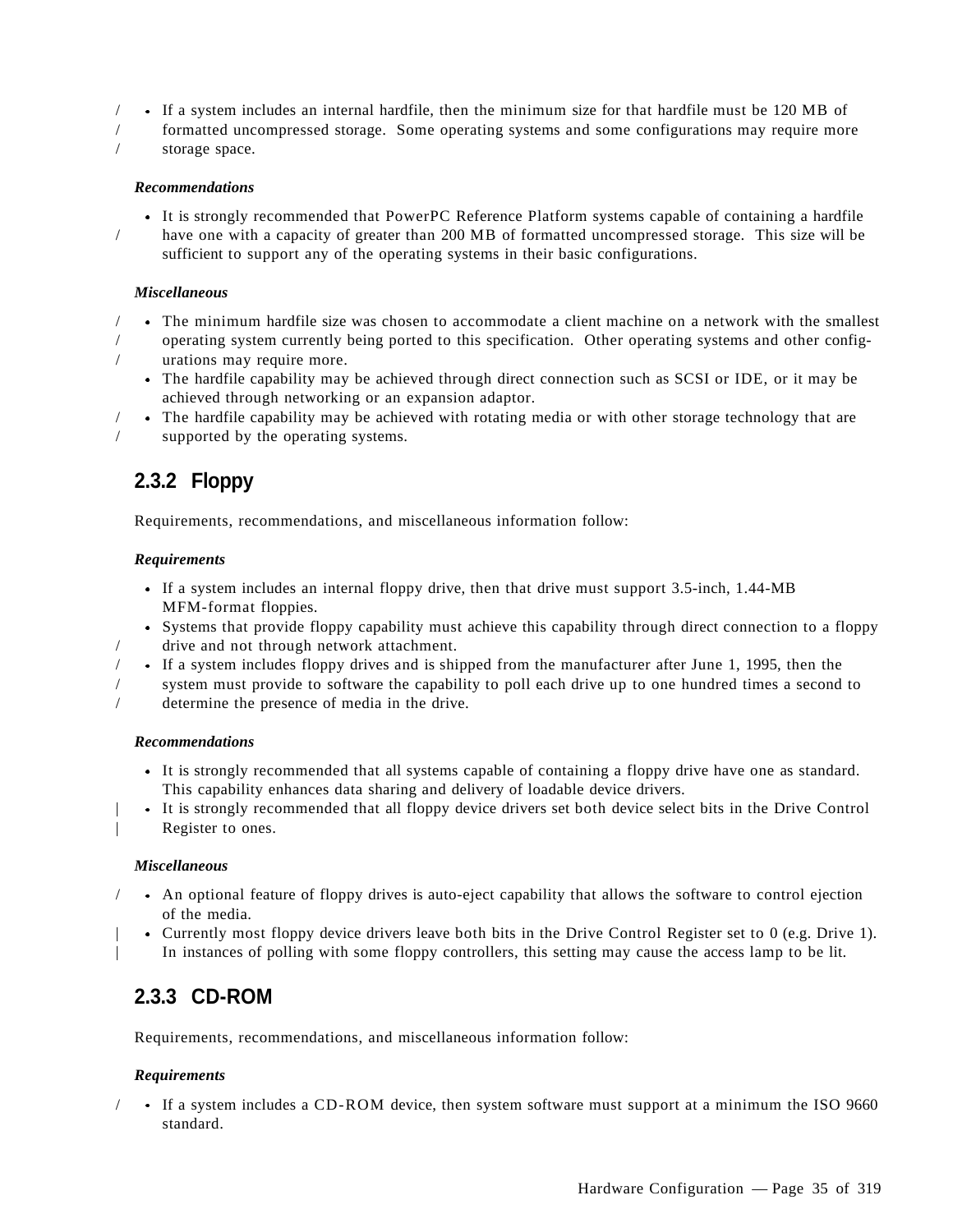#### *Recommendations*

- It is strongly recommended that all systems capable of containing a CD-ROM have one as standard. This capability enhances software transport and application information content.
- It is recommended that CD-ROM drives be the double-speed drives capable of transfer speeds of at least 300 KB per second.
- / If the CD-ROM is built into the system, it is recommended that the CD-ROM audio output be directly / supplied to the input of the audio subsystem.

#### *Miscellaneous*

For PowerPC Reference Platform-compliant systems that require CD-ROM capability, this may be achieved through direct connection such as SCSI or IDE. It may also be achieved through networking or expansion adaptor connection.

### **2.3.4 Storage System Interface**

Recommendations follow:

#### *Recommendations*

It is strongly recommended that the storage subsystem use the fast SCSI-2 interface to support hardfiles and CD-ROMs. This interface will also support external scanners, tapes, streaming tapes, optical storage, and RAID-based storage systems.

## **2.4 Human Interface Subsystems**

This section addresses the human interface subsystems. These subsystems include the alphanumeric input device, the pointing device, audio and graphics.

### **2.4.1 Alphanumeric Input Device**

Requirements, recommendations, and miscellaneous information follow:

#### *Requirements*

- A system must include an alphanumeric input device. By far the most common realization of this is a directly attached keyboard.
- / A directly attached or built-in alphanumeric input device must be capable of generating at least 101 scan codes that can be interpreted by the machine-specific layer of the device driver.

#### *Recommendations*

/ It is strongly recommended that the alphanumeric input device be a directly attached or built-in keyboard.

#### *Miscellaneous*

- No particular keyboard layout or interface is required.
- / Most system environments require a directly attached or built-in keyboard. Those that do not require a
- / directly attached or built-in keyboard are servers or multi-user systems with terminals attached.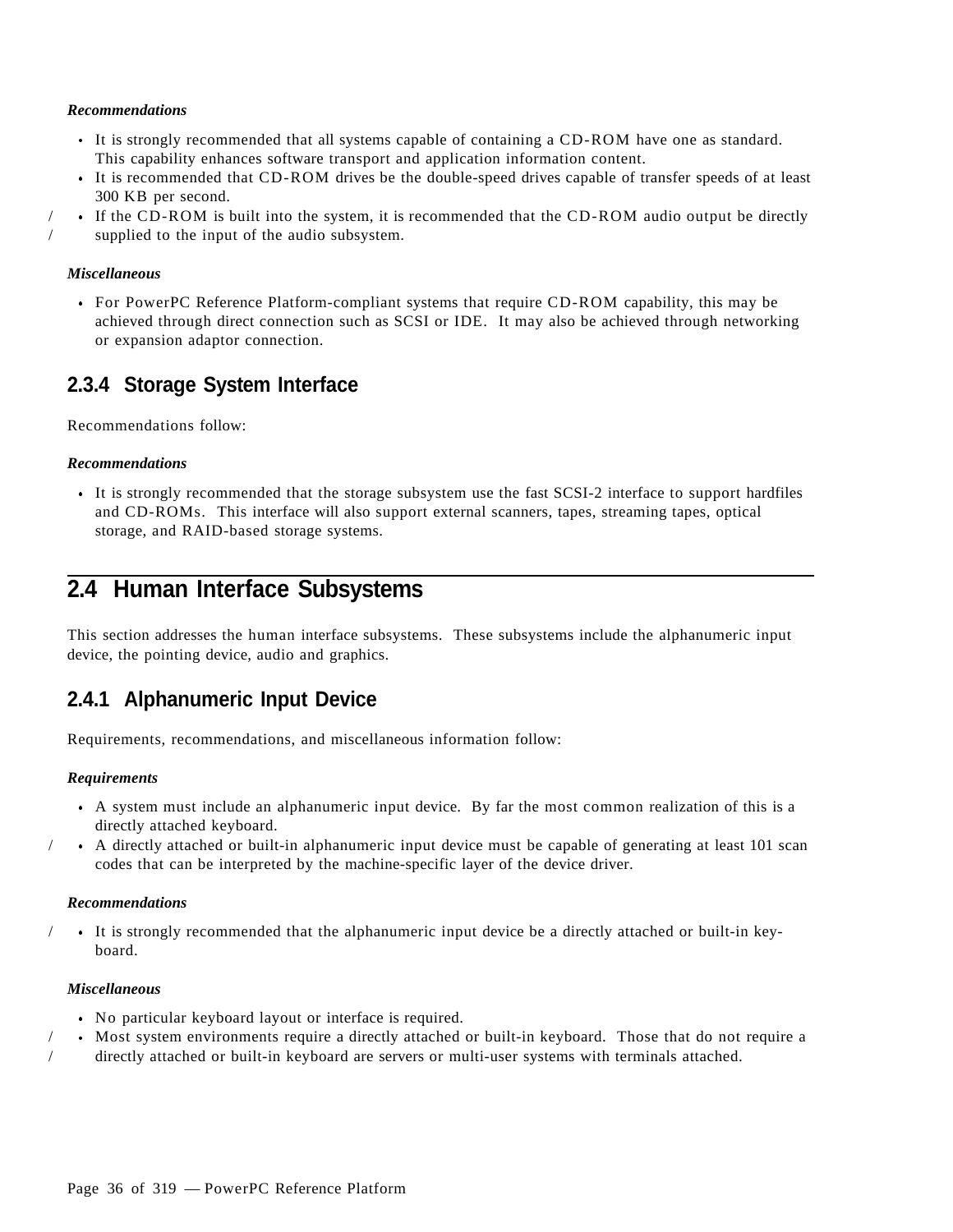## **2.4.2 Pointing Device**

Requirements and miscellaneous information follow:

#### *Requirements*

- / If a system has a directly attached or built-in keyboard, then it must also have a directly attached or
	- built-in pointing device.
- / If a system includes a directly attached or built-in pointing device, then this device must provide two dimensional positioning as well as the capability of generating at least buttons up or down status.
	- If the two-dimensional positioning information is absolute, then the device must report positioning information with at least the pixel resolution of the largest display supported by that system.

#### *Miscellaneous*

- / Examples of pointing devices include mouse, Track Point II or III,\* tablet, and touch screen.
- / For devices that present relative two-dimensional positioning information, the systems software will
- / convert that information to positioning information with the pixel resolution of the display supported by
- / the system. The resolution of this device will affect its usability.

## **2.4.3 Audio**

Requirements and recommendations follow:

#### *Requirements*

- A system must include audio capability.
- / This audio capability must consist of at least two analog-to-digital input channels and at least two digital-to-analog output channels.
- / Each analog-to-digital and digital-to-analog channel must support sample widths of at least 16 bits.
- / The audio capability must support at least sampling rates of 22.05 KHz and 44.1 KHz.

#### / *Recommendations*

- / It is strongly recommended that at least one analog-to-digital input channel support a built-in monaural / microphone or jack for an external monaural microphone.
- / It is strongly recommended that the digital-to-analog output channels support a jack for an external stereo headphone.

# **2.4.4 Graphics**

Requirements, recommendations, and miscellaneous information follow:

#### *Requirements*

- / If a system has a directly attached or built-in graphics subsystem, then that subsystem must support at / least a 640x480, direct-mapped, 8 bits (e.g. 256 colors or gray shades) per pixel frame buffer.
- / If a system is shipped from the manufacturer after June 1, 1995, then that system must support Bi- / Endian Graphics operations.
- / If a system provides Bi-Endian graphics capability, then it must allow the system software to access the graphics frame buffer in either Endian format.

#### *Recommendations*

/ It is strongly recommended that the graphics subsystem support a color depth of 8, 16 or 24 bits and higher resolutions of at least 1024 by 768 pixels.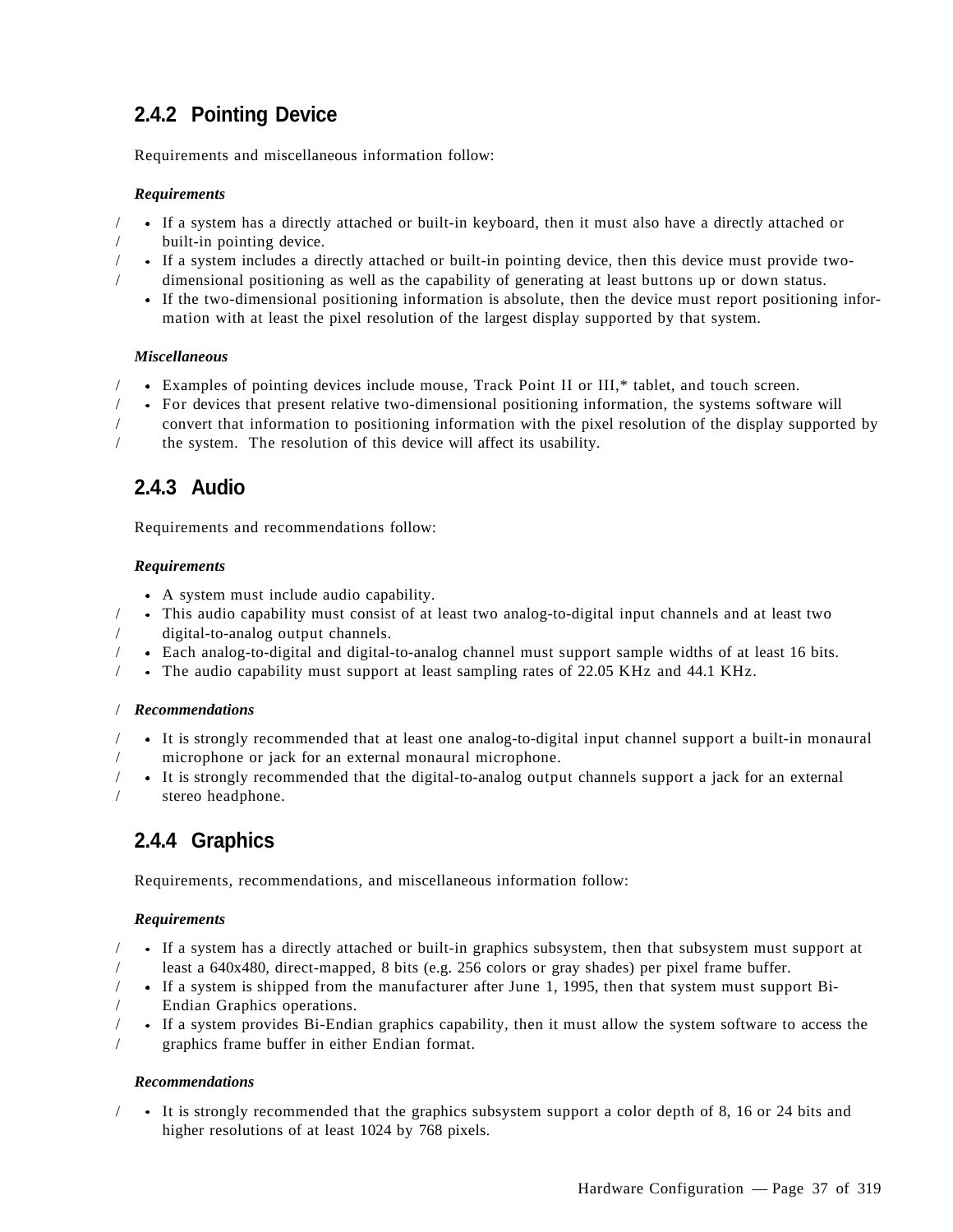- / If this recommended graphics resolution is not achieved by the display subsystem, it is recommended / that either the graphics adaptor or the graphics software support a virtual display capability that would / allow different parts of the frame buffer to be scrolled and panned smoothly through the display device.
	- It is strongly recommended that the graphics subsystem support Bi-Endian operations before June 1, 1995.
- / If a system includes Bi-Endian graphics support, then it is strongly recommended that the system soft ware be provided access to the registers for the graphics adaptor in either Endian format.

#### *Miscellaneous*

- / Bi-Endian graphics support would allow Little-Endian graphics frame buffers to be switched to take Big-Endian multibyte pixels from Big-Endian operating systems (e.g.  $AIX^*$ ) without a processor-invoked byte reversal instruction. Bi-Endian graphics adaptor capability provides the broadest support for the target operating systems because at present Big-Endian operating environments require a Big-Endian view of graphics and Little-Endian operating environments require a Little-Endian view of graphics.
	- The software interface to the graphics subsystem is accomplished through an implementation-businterface-specific device driver.
- / Most PowerPC Reference Platform systems require directly attached or built-in graphics systems. An example of a system that does not require a directly attached graphics device is a server (e.g. data server, compute server, print server) that does not also have a user performing graphical operations and user interactions.
- / VGA compatibility is not required, but some operating environments may need VGA support when running some DOS applications.
	- These graphics resolution requirements apply to the graphics adaptor and frame buffer. They should not be interpreted as graphics mode requirements or monitor/display resolution requirements.

## **2.5 Real-Time Clock**

Requirements, recommendations, and miscellaneous information follow:

#### *Requirements*

- A system must include a Real-Time Clock (RTC) subsystem.
- The RTC must operate in the absence of primary power.
- The RTC must provide the necessary information to determine the year, month, day, hour, minutes, and seconds.
- | Operating systems that expect to participate in multiboot scenarios must maintain the RTC in | Greenwich Mean Time (GMT).

#### *Recommendations*

It is recommended that the accuracy of the RTC be at least  $+/- 0.001\%$  of the seconds in a day. This accuracy is about  $+/-$  one second per day.

#### *Miscellaneous*

- The term "Real-Time Clock" (RTC) is also used in the descriptions of the PowerPC 601. The processor RTC does not replace and is different from this RTC.
- | In a multiboot scenario, several different operating systems would operate on a platform during different time spans. Maintaining the RTC in GMT provides a consistent known time base for each operating | system.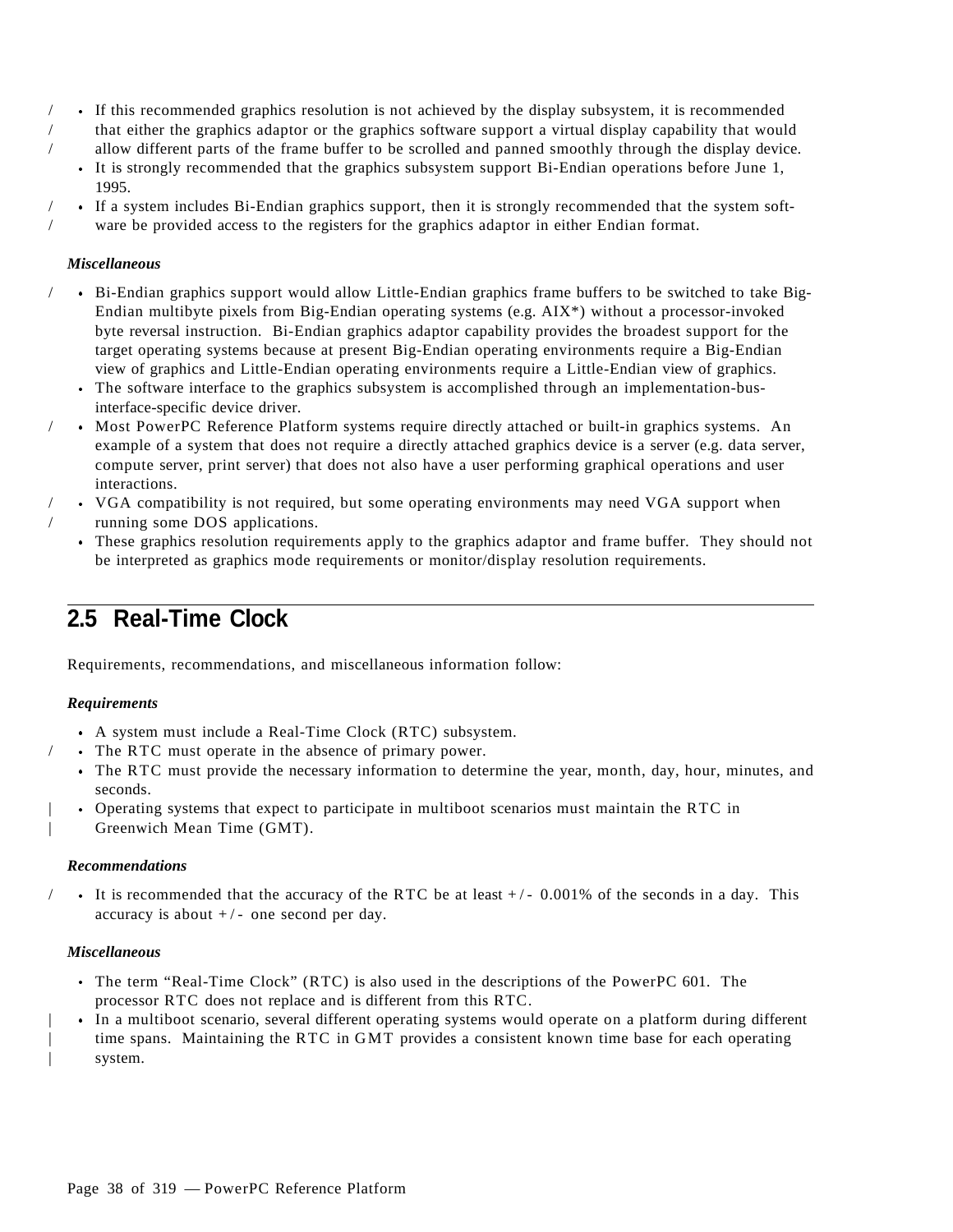# **2.6 Connectivity Subsystems**

This section describes the serial, parallel and network connections for PowerPC Reference Platformcompliant systems.

### **2.6.1 Serial**

Requirements, recommendations, and miscellaneous information follow:

#### *Requirements*

- A system must include at least one serial port.
- A system must implement this serial port using EIA/TIA-232-E signal compatibility.
- This serial port must support asynchronous protocol with baud rates up to at least 19.2 K.

#### *Recommendations*

• Support for baud rates higher than 19.2 K is recommended.

#### *Miscellaneous*

An ASCII terminal connected to this serial port may provide alphanumeric input and output.

### **2.6.2 Parallel**

Recommendations follow:

#### *Recommendations*

/ It is strongly recommended that a system include at least one parallel port.

### **2.6.3 Network**

Recommendations and miscellaneous information follow:

#### *Recommendations*

- If a system is to support low-end network communications, then LocalTalk (EIA-422-A) is recommended. LocalTalk is compatible with the SCC 8530 controller and is defined by interface standards and protocols.
- Where higher performance is required, the recommended LANs are either Ethernet or Token Ring\*.
- It is strongly recommended that a system include an Ethernet connection.

#### *Miscellaneous*

Other possible network connections include ATM, ISDN, FCS, FDDI, and Isochronous Ethernet.

# **2.7 Expansion Bus(es)**

/ This section refers to the standard expansion buses that a hardware platform vendor may include in a

/ system. This specification does not require any particular expansion bus. Requirements, recommendations,

/ and miscellaneous information follow: